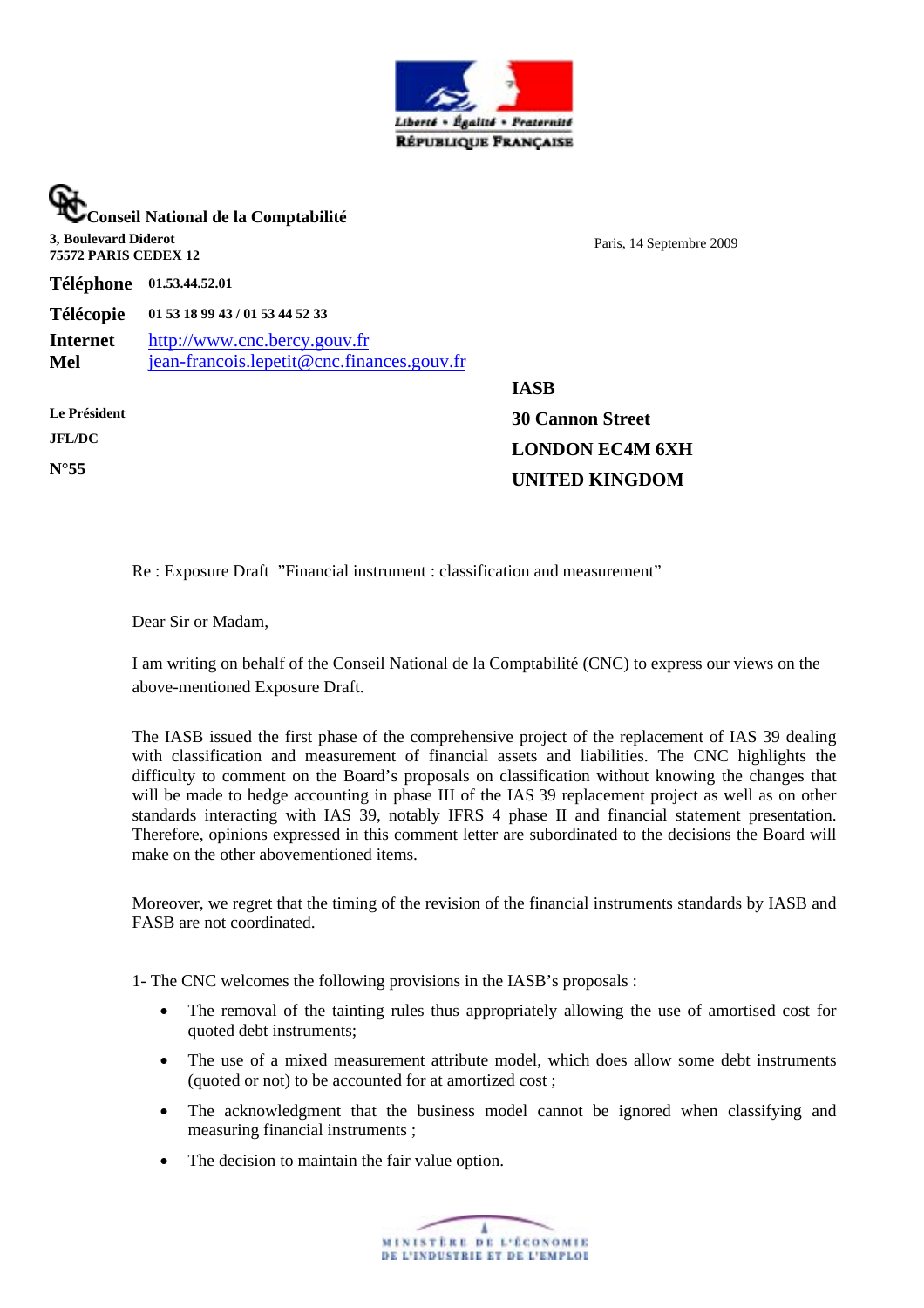- 2- However, the IASB proposals raise fundamental concerns, which are the following :
	- The G20 at the London meeting on 2 April 2009 required that the valuation of financial instruments should be based on their liquidity and investors' holding horizons, taking into account valuation uncertainty, and that the complexity of related accounting standards be reduced. However, the IASB proposals focus mainly on reducing complexity and do not deal with the other requirements made by the G20, notably regarding liquidity and investors' holding horizon.
	- The IASB does not seem to take into account lessons to be learnt from the financial crisis. On the contrary, the IASB :
		- o extends the use of fair value **through profit & loss** since this category would be defined as the default one.
			- Hence, fair value through profit  $\&$  loss would be extended for equity instruments (notably unquoted equities), some hybrid instruments and some subordinated instruments (notably some instruments that were reclassified from FVTPL to loans & receivables in 2008), even if those instruments are held on a long term basis in accordance with the business model of the holder or if they are illiquid, which raises difficulties in assessing their fair values and leads to unreliable fair value changes being recognised in profit & loss.

#### **Therefore, by doing this, the Board recreates the same conditions as those raising concerns during the financial crisis.**

- ! Moreover, even if quoted bonds currently classified as Available For Sale and currently impacting the equity were reclassified into the amortised cost category according to the ED, it would have no effect in principle on the scope of the amortised cost category but a better use of this category by the entities.
- o prohibits any reclassification between categories although this possibility may appear necessary when circumstances force entities to change their business model in response to external changes. Removing the amendment to IAS 39 issued in October 2008 is not an appropriate answer to the G20's concerns regarding the liquidity of financial instruments eligible to the Fair Value through Profit & Loss category. Thus we do not understand how such a removal constitutes a real improvement.
- The limitation of the fair value through other comprehensive income (OCI) to equity instruments and the prohibition of recycling between OCI and profit & loss, which will prevent entities from using this category since it would result in a misrepresentation of their performance in the income statement. As already expressed in previous letters, the CNC strongly believes that **the income statement** (instead of comprehensive income) is the most **relevant indicator of performance**. Moreover, the CNC recommends that the IASB deal with impairment of equity instruments by taking into account investors holding horizons and allow the reversal of impairment.
- The IASB uses the business model overlay in an unbalanced way, i.e. only in order to limit the scope of the amortised cost category whereas the business model should be the main classification criterion for all financial instruments in order to provide through the primary financial statements a decision-useful information consistent with the businesses of the reporting entity.
- The limitation of the amortised cost category to instruments with basic loan features will lead to inadequate information ; the financial instruments with non basic loan features currently recognised at amortised cost should still be eligible to this category if this is consistent with their business model.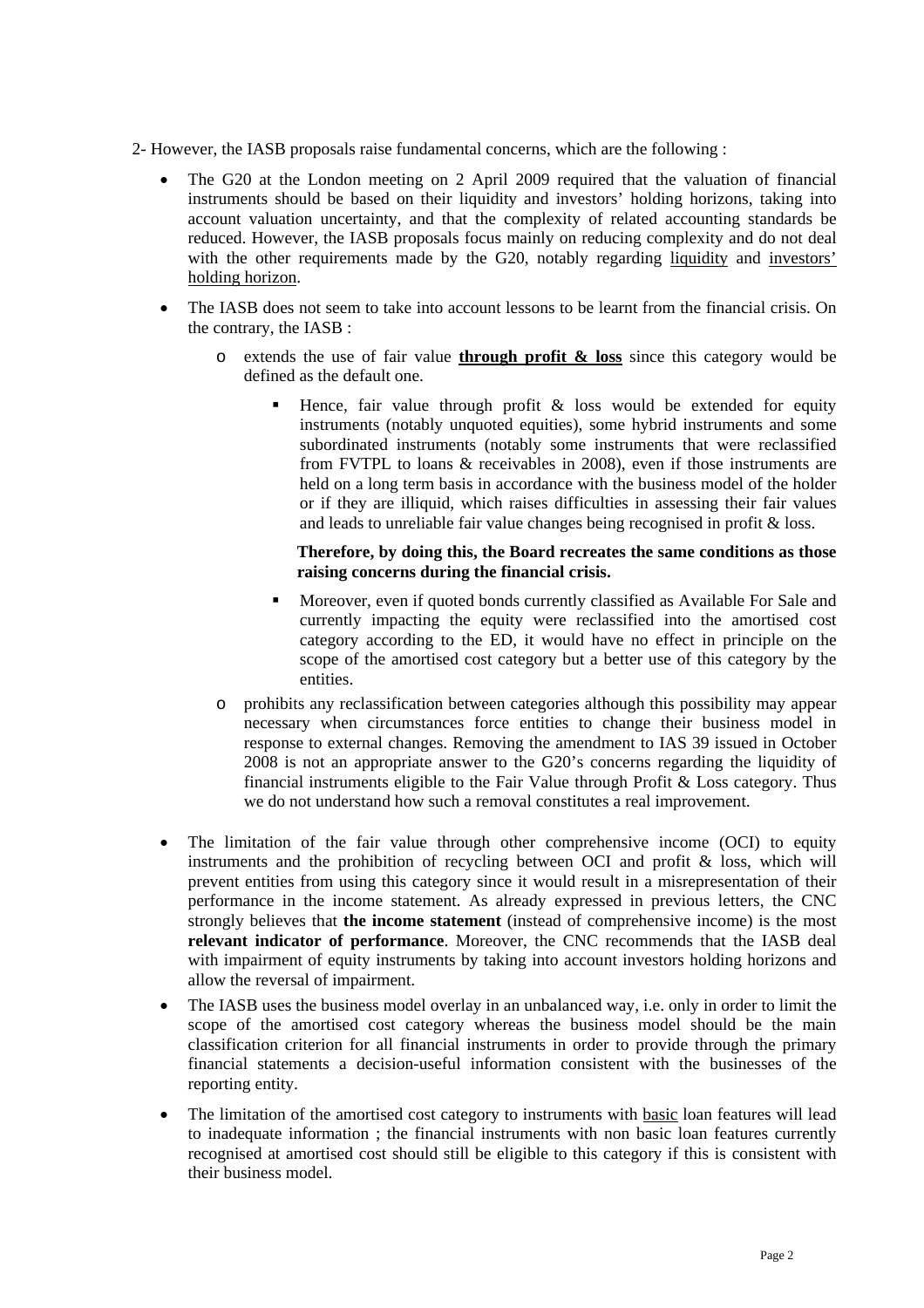3- The CNC considers that classification must be primarily based on the business model (see our classification principles proposals in Appendix III) which leads to the following categories :

a) Amortised cost category : financial instruments that the entity holds (or issued) for the purpose of collecting (settling) contractual cash-flows.

b) Fair value through P&L category : effectively actively traded financial instruments which are held for trading purposes by the entity – such as trading activities in the banking industry or financial instruments compulsorily held by the entity in order to comply with contractual or regulatory commitments which are required to be settled and measured in the balance sheet (liabilities) at the fair value of these underlying financial assets – such as unit linked contracts in the insurance industry.

c) A third category (for which an appropriate measurement attribute should be determined) : financial instruments that are held as investments in a medium or long term perspective or that do not meet the definition of either the amortised cost category or of the fair value through P&L category.

As this last category would not be measured at fair value through P&L, it implies that an impairment model, which should take into account investors' holding horizons, should be determined. Moreover, it should require recognition in profit or loss of impairment on debt instruments relating to credit risk and should allow for reversal (for all instruments) in case of a change in the circumstances leading to impairment.

The fair value option should still be available when it is relevant, notably in case of accounting mismatch at least as long as no visibility is available on the overall IAS 39 replacement project, in particular on hedging proposals, as well as on IFRS 4 phase II.

Moreover, requiring bifurcation of embedded derivatives in hybrids instruments is the best way to represent the nature and cash flows of each component of hybrid instruments.

Finally, reclassification between categories must be required when circumstances prevent entities from continuing to apply their business model.

Such a classification model would achieve an adequate balance between the objective of simplification and the objective of valuing financial instruments based on their liquidity and investor's holding horizons, as required by the G20.

General and detailed comments on the IASB's proposals are provided respectively in the Appendix I and II to this letter. The appendix III presents CNC's classification principles proposals.

We hope you find these comments useful and would be pleased to provide any further information you might require.

Yours sincerely,

 $\mathcal{M}$ 

Jean-François LEPETIT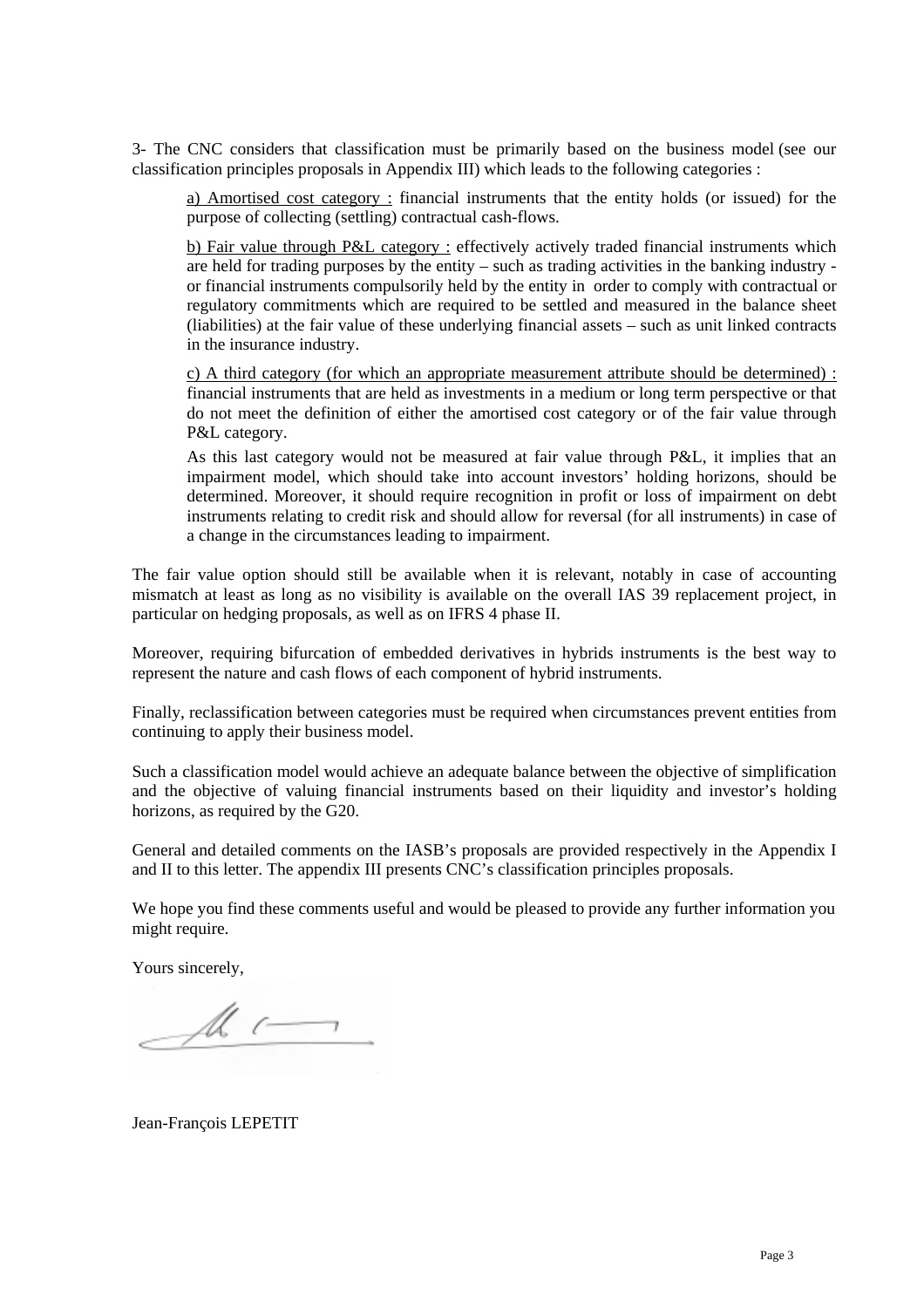# **Appendix I**

# **General comments**

In appendix II we have set our responses to the questions asked. However, because we have found it difficult to express all our views clearly within the confines of those questions, we thought it would be useful to make a few general comments prior to answering to the questions. Such is the purpose of this appendix.

#### *Reducing complexity*

The CNC regrets that the IASB focuses only on reducing complexity. As already expressed in the comment letter to the DP Reducing complexity<sup>[1](#page-3-0)</sup>, the CNC considers that "accounting for financial instruments is by nature a complicated subject" and that "it remains vital to give priority to the relevance of the accounting treatment".

Moreover, the CNC is not convinced that a final objective to require "a comprehensive fair value measurement for most financial instruments (BC13 and AV2)" will result in reducing complexity since it will transfer complexity on valuation and measurement.

#### *Lessons from the financial crisis*

 $\overline{a}$ 

The proposal seems to forget the lessons to be learnt from the global financial crisis. Concerns have been strongly expressed (by the G20, European Commission and FSF for instance) about a wide use of fair value especially through P&L for financial instruments in inactive markets. These concerns led to the issuance in October 2008 of an amendment to IAS 39 on the reclassification of some financial instruments out of categories measured at fair value through P&L. Considering an approach with a wide use of fair value through profit  $\&$  loss and prohibiting reclassification seems to go in the opposite direction to the one followed in the latest measures taken in 2008 by the IASB in response to the financial crisis.

The proposals do not address requirements expressed by the G20 other than the reduction of complexity. The G20 also asks accounting standard setters to "improve standards for the valuation of financial instruments based on their liquidity and investors' holding horizons" and "for valuation uncertainty". The exposure draft on "classification and measurement" does not address these issues. It may be considered that these issues should be dealt with when measurement provisions are discussed. However, the priority given in the exposure draft on "fair value measurement" on market prices or data, does not address the holding horizon's issue and limits the possibilities to consider liquidity and uncertainty elements.

In order to meet the concerns of the G20 on a wide use of fair value, as well as the requirement on liquidity, time horizon and uncertainty, the category at fair value through profit or loss should not be defined by default. On the contrary, financial instruments should comply with a relevant business model to be allowed for inclusion in this category.

<span id="page-3-0"></span><sup>&</sup>lt;sup>1</sup> CNC's comment letter to DP Reducing Complexity in Reporting Financial Instrument (18 September 2008)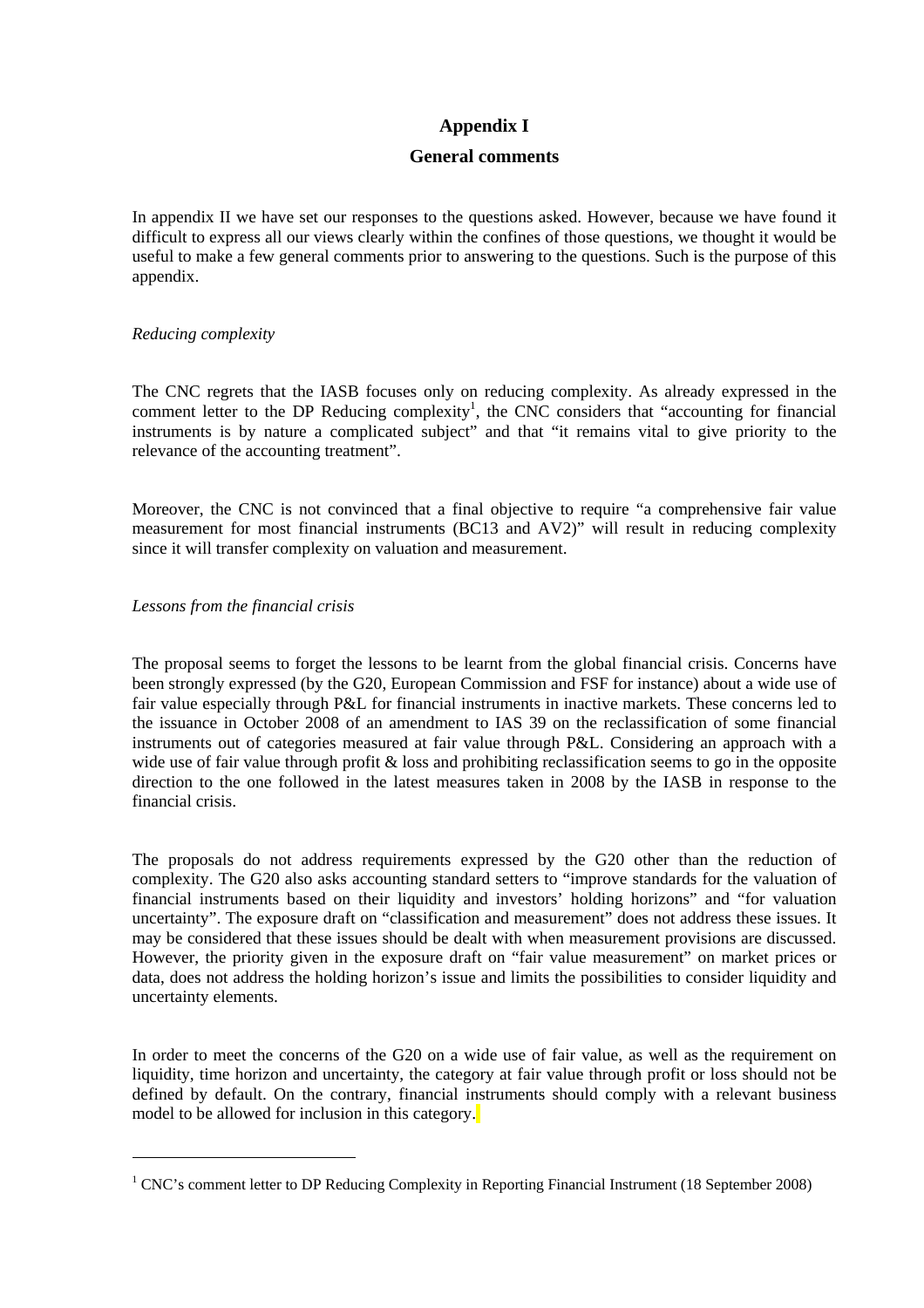Moreover, it has not been demonstrated that fair value as a measurement attribute for all financial instruments is relevant, especially if recognised in P&L. Subsequent measurement at fair value through profit and loss generates volatility in the income statement which is unhelpful to users of financial statements where the unrealised profits or losses on instruments held for a medium or long term are not ultimately realised. This volatility can amplify the effect of economic cycles and create systemic risk, as illustrated by the recent financial market crisis.

Even when fair value is relevant, the CNC believes that fair value changes related to own credit risk should not be taken into account for financial liabilities (see our comment letter on the DP on credit risk in liability measurement). This concern would get worse if more financial liabilities are at fair value through profit & loss.

#### *Business model*

 $\overline{a}$ 

A classification approach for financial instruments cannot be mainly based on the nature of an instrument (basic vs complex). For instance, some may argue that a plain vanilla swap is a basic instrument. We note that there is an agreement among a majority of constituents to recognise all derivatives at fair value. However, some consider that the profile of cash flows of certain derivatives (such as plain vanilla swaps) are very similar to funded instruments with basic loan features, notably because a swap is merely composed of lending and borrowing instruments.

As reminded in a previous letter to  $FCAG<sup>2</sup>$ , the CNC "is opposed to the principle of measuring all financial instruments at fair value because the fair value measurement attribute is not suitable for all activities. The CNC considers that accounting models should **not ignore business models** and should take into account the way the instruments are managed, in particular when financial assets and liabilities are managed on a cash flow basis".

We note that the proposals introduce the use of a business model overlay only in order to limit the extent of the amortised cost category. Therefore, these proposals appear unbalanced and biased since the business model should better be applied widely to all accounting categories*.* This implies that the category at fair value through profit or loss should also refer to a business model for which the fair value is the most suitable measurement to provide a useful information to users of financial statements.

For that purpose, the application scope of the fair value through profit or loss category should be improved to include financial instruments that are held under all business models for which fair value is the most appropriate measurement basis. It should compulsorily include held-for-trading financial instruments as currently required by IAS 39, but also financial instruments that must be held by the entity in order to comply with contractual or regulatory commitments towards a third party which are required to be settled and measured on the liability side of the balance sheet at the fair value of these underlying financial instruments. This is the case for financial instruments held by insurance companies issuing unit linked contracts : the insurance company must own the assets in order to back the contractual liabilities linked to the current value of those assets. Under the current IAS 39, these financial assets are classified as "designated as at fair value through profit or loss" (fair value option) because the compulsory classification of financial instruments in the fair value through profit or loss category is limited to the held-for-trading instruments.

<span id="page-4-0"></span><sup>&</sup>lt;sup>2</sup> CNC's letter to the Financial Crisis Advisory Group's request for input (3 April 2009)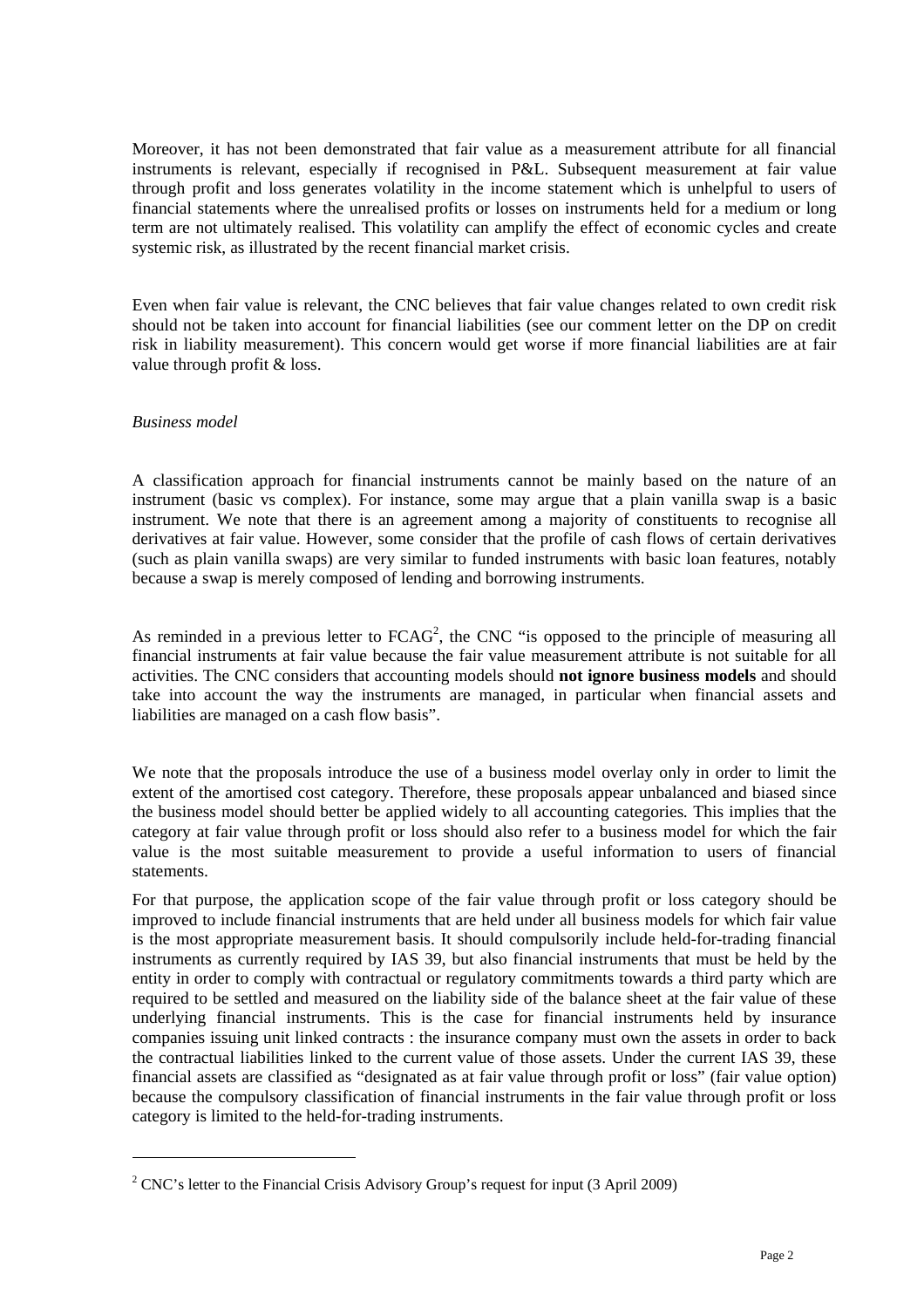#### *IASB's approach to replacing IAS 39*

The Board divided its project to replace IAS 39 into three phases. The CNC wants to highlight the difficulty to comment on the Board's proposal on classification without knowing the final changes that will be made with respect to hedge accounting in phase III of the IAS 39 replacement project.

Therefore, this comment letter expresses our opinion on the exposure draft on classification but is subordinated to the decisions the Board will make on the other elements of the IAS 39 replacement project and also on other standards interacting with IAS 39, notably IFRS 4 phase II and financial statement presentation.

Moreover, we suggest that the Board allows entities to reconsider some of the accounting choices made while implementing these current proposals (for example, the presentation choice for equity instruments or the use of the fair value option), when implementing later phases of the replacement project and standards such as IFRS 4 phase II, since the new way in which insurance liabilities will be measured could imply new mismatches with the accounting treatment of assets (mainly in the scope of IAS 39).

We also regret that the timing of the revision of the financial instruments standards by IASB and FASB are not coordinated.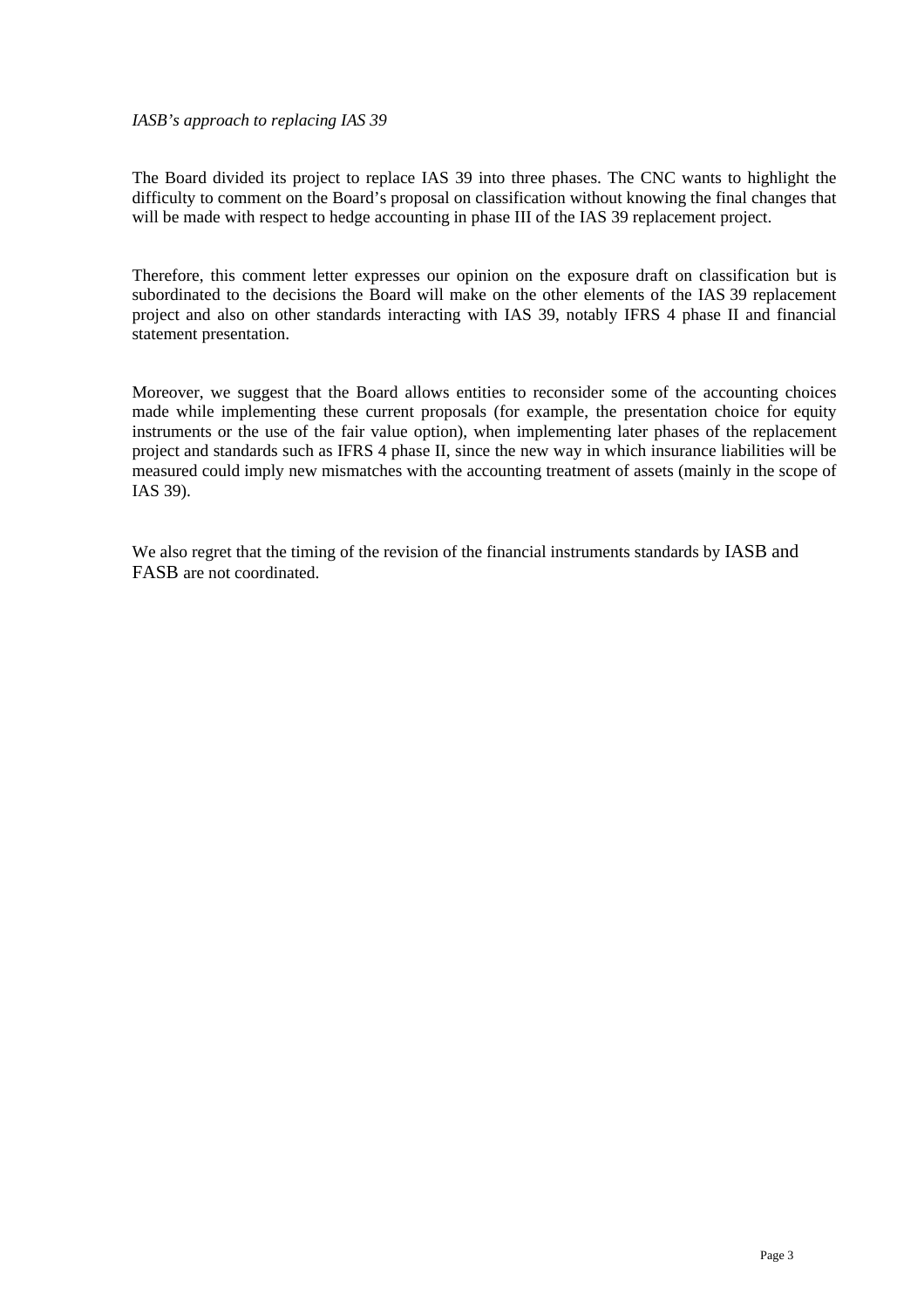# **Appendix II Detailed comments**

# *Question 1*

*Does amortised cost provide decision-useful information for a financial asset or financial liability that has basic loan features and is managed on a contractual yield basis? If not, why?*

The CNC is in favour of measuring at amortised cost financial assets or liabilities held or issued for the purpose of collecting (or settling) contractual cash flows. Amortised cost is the most appropriate measurement attribute for representing the return on these transactions and their cash flows, based on the business model of the entity. When the business model of an entity is not based on the short term trading of financial instruments but on the creation of long term cash flows, measurement at amortised cost provides a more relevant presentation of the entity's activity.

Hence, the CNC welcomes the elimination of the held-to-maturity category and its tainting rules, which results in the classification of quoted debt instruments by default as available for sale in order to avoid such restrictive rule whereas those instruments are actually managed on a cash flows basis. It will enable debt instruments (quoted or not) to be measured consistently with the business model of the entity.

However, the CNC has concerns about the limitation of the amortised cost category to instruments that have only "basic loan features" (see Q2) and the way some hybrid instruments are accounted for (see Q4). The CNC believes that all instruments currently classified as loans & receivables or held to maturity should remain measured at amortised cost, which will not always be allowed according to the new conditions imposed upon this category.

Moreover, we believe that extending the use of fair value through profit  $\&$  loss by limiting the amortised cost to basic instruments will lead to inadequate information provided to users as it will present in the profit and loss statement unreliable changes of fair value on complex instruments that often are or could become illiquid.

# *Question 2*

*Do you believe that the exposure draft proposes sufficient, operational guidance on the application of whether an instrument has 'basic loan features' and 'is managed on a contractual yield basis'? If not, why? What additional guidance would you propose and why?*

#### *(a) Basic loan features*

As mentioned above, we are concerned that the amortised cost category is limited to only basic debt instruments since some debt instruments with predictable cash flows should be measured at amortised cost (in accordance with the business model of the entity), as it is currently the case under the current IAS 39, such as :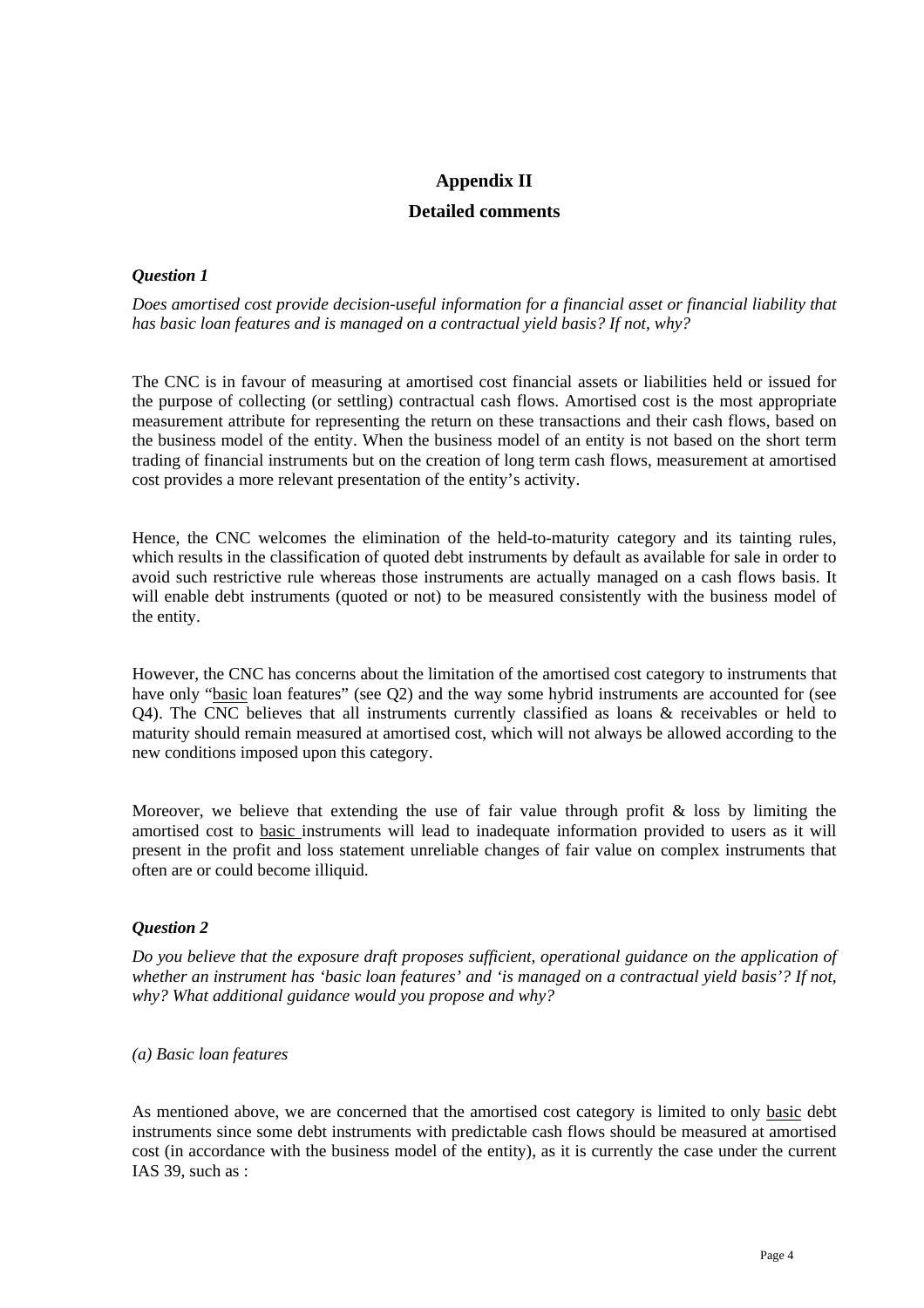- Some perpetual instruments currently at amortised cost on the liability side :
	- o we wonder whether perpetual instruments with mandatory coupons where the amortised cost equals the principal amount in each period would qualify as instruments with basic loan features ;
	- o we are concerned that some perpetual instruments with contingent coupons (e.g. distributable profit, change in control, ...) would no longer be measured at amortised cost only due to particular (but usual) clauses that nevertheless have small (if any) effects on their fair values compared to basic instruments.

On the asset side, we are concerned that investors in those instruments could be constrained by the accounting treatment applied in the issuer's accounts (according to the future debt versus equity definition). We wonder whether an instrument qualified as equity instrument in the issuer's accounts according to IAS 32 (the current standard and its revision project) could be qualified as a basic loan in the investor's accounts under the proposed revised IAS 39.

• Mezzanine and senior debt (but not the most senior one) (e.g. full-funded CDOs) currently classified as loans & receivables (see Q4b).

We are concerned that usual features or covenants included in retail loans could not comply with the guidance on basic loan features whereas they obviously should be considered as such.

For instance, the guidance in the ED addresses prepayment options but not extendable loans (option to extend the maturity of a loan while keeping the same other characteristics), which should be treated in a consistent manner.

Moreover, some examples provided by the ED are not consistent with the definition of basic loan features :

- we strongly disagree that "a financial asset that is acquired at a discount that reflects incurred credit losses" does not meet this condition for the following reasons :
	- o the discount reflects "the time value of money and the credit risk associated with the principal outstanding amount" as required by B1 and allowed by B3(iv) "including debt instruments issued at a discount or premium" ;
	- o there is no conceptual reason to make a distinction between originated loans (becoming doubtful) and purchased doubtful loans in a classification model (see IAS 39BC28) ;
	- o we disagree with the presumption that an entity that purchases a loan with incurred credit losses always believes that "the actual losses will be less than the losses that are reflected in the purchase price". An entity may merely intend to recover the expected cash-flows reflected in the purchase price consistently with its business model. We believe that the classification of any purchased loan must be made according to the business model used by the entity (with no predetermined assumption).
	- o we do not see why a purchased loan with incurred credit losses could not be eligible to the amortised cost category because it "creates exposure to significant variability in actual cash flows (ED §BC29)" whereas the level of variability in cash flows is not taken into account and does not prevent such a classification for a loan originated to a subprime borrower or securities issued by non-investment grade entities, which obviously are also subject to high variability in expected cash flows ;
	- o under an amortised cost measurement model, credit risk is properly addressed by the impairment model which provides information that is more useful to users than fair value.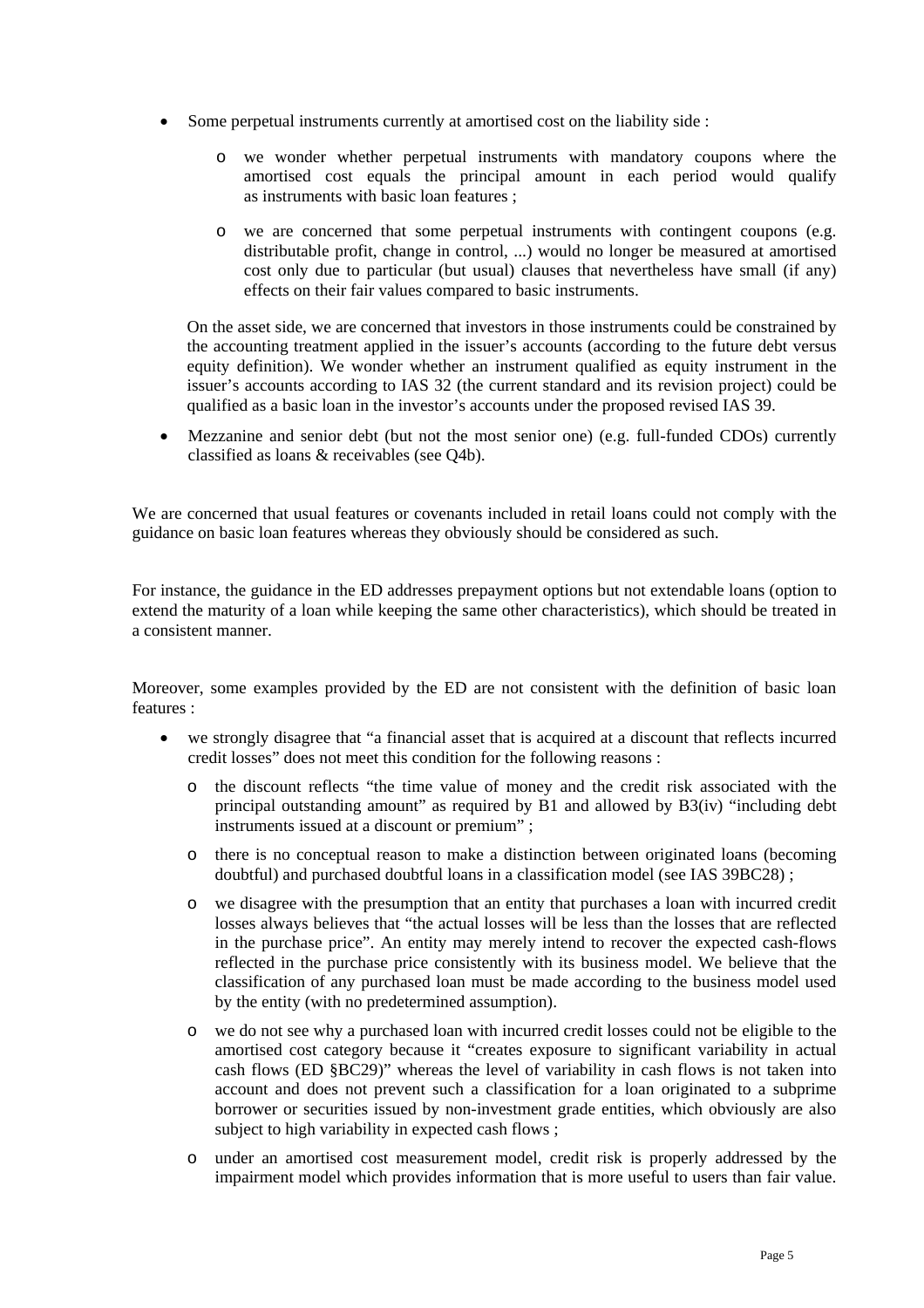Moreover, we understand that the Board considers moving to an expected loss impairment model, which will deal with credit risk for both doubtful and sound loans. Therefore, the distinction that the Board seems to make between the purchase of doubtful loans (not eligible to amortised cost) or the purchase of risky (but not doubtful) loans (eligible to amortised cost) would no longer be relevant.

• We are not convinced by the distinction made between "loans that are collateralised" (B6), which are eligible to the amortised cost category and "contractually subordinated interests (i.e. tranches) (B7) which are not eligible to this category (see Q4b).

#### *(b) managed on a contractual yield basis*

The notion of "contractual yield basis" is not clearly defined in the Exposure Draft.

However, we agree that selling an instrument before maturity (outside trading activities) should not prevent from "managing on a contractual yield basis" and consequently would not prevent from using the amortised cost category.

# *Question 3*

*Do you believe that other conditions would be more appropriate to identify which financial assets or financial liabilities should be measured at amortised cost? If so,* 

*(a) what alternative conditions would you propose? Why are those conditions more appropriate?*

*(b) if additional financial assets or financial liabilities would be measured at amortised cost using those conditions, what are those additional financial assets or financial liabilities? Why does measurement at amortised cost result in information that is more decision-useful than measurement at fair value?*

*(c) if financial assets or financial liabilities that the exposure draft would measure at amortised cost do not meet your proposed conditions, do you think that those financial assets or financial liabilities should be measured at fair value? If not, what measurement attribute is appropriate and why?*

As mentioned in Q1 and Q2 above, the CNC is opposed to limiting the amortised cost category to instruments with only "basic loan features".

The CNC believes that the first relevant criterion to determine financial instrument classification is the business model. Then, the characteristics of the instrument should be taken into account to ensure that the business model can be applied consistently and make sure that the measurement approach provides decision-useful information. We believe that this is the process followed in practice when preparers determine the classification of financial instruments.

Hence, the amortised cost category should be available to financial instruments that the entity holds (or issued) for the purpose of collecting (paying) contractual cash flows. Collecting cash flows reflects the business model and making reference to contractual cash flows enables to take into account the characteristics of the instrument. Therefore, equity instruments, which encompass non contractual cash flows, should not be eligible to this category (however, cost associated with an impairment test could be relevant for unquoted equity instruments for which fair value cannot be reliably assessed – see Q8).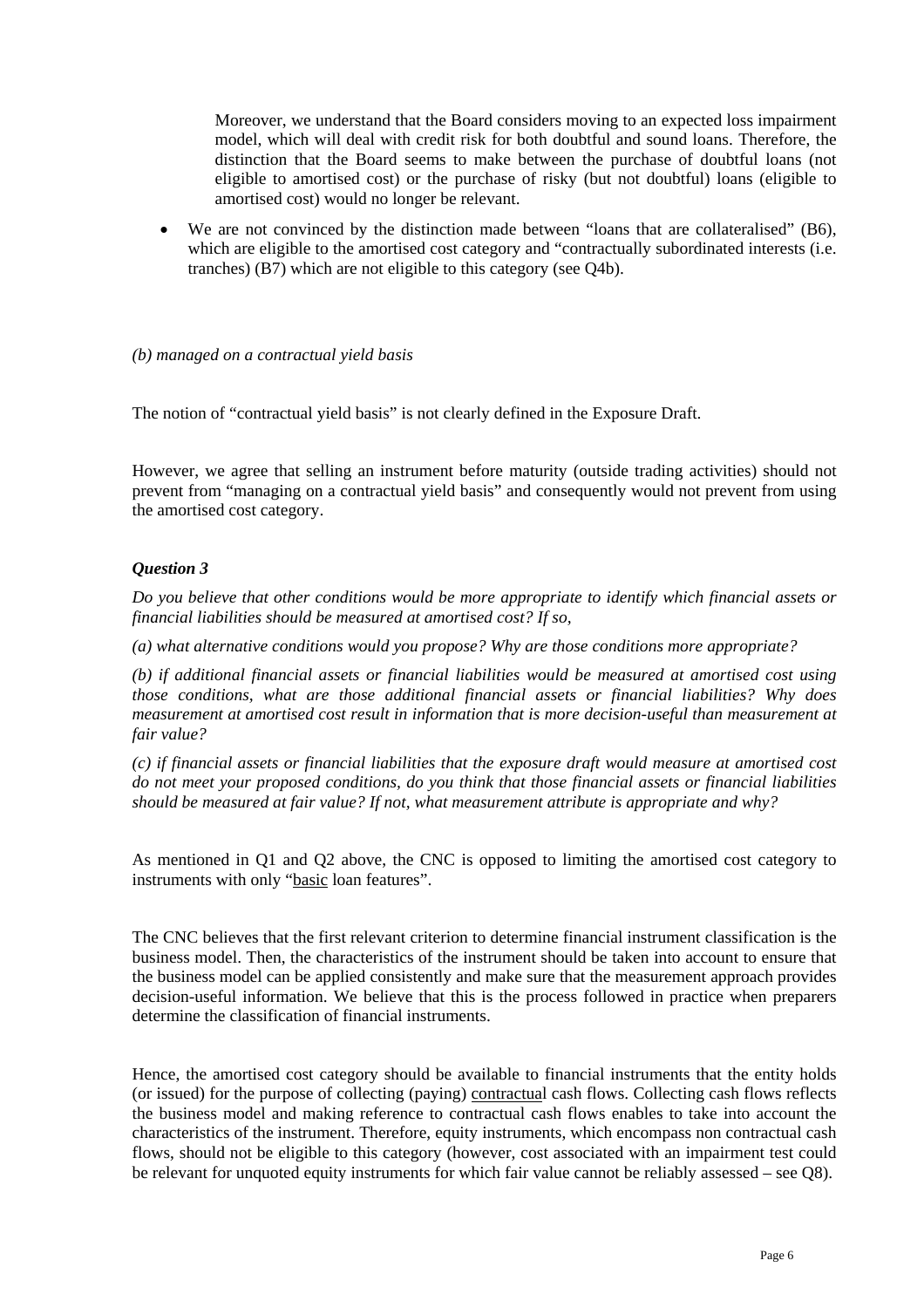Moreover, as the amortised cost must provide decision-useful information to users, some hybrid instruments should not be fully eligible to this category, based on their characteristics. Embedded derivatives bifurcation requirements would achieve this objective (see Q4).

This alternative proposal made by the CNC is explained in detail in Appendix III.

# *Question 4*

*(a) Do you agree that the embedded derivative requirements for a hybrid contract with a financial host should be eliminated? If not, please describe any alternative proposal and explain how it simplifies the accounting requirements and how it would improve the decision-usefulness of information about hybrid contracts.*

*(b) Do you agree with the proposed application of the proposed classification approach to contractually subordinated interests (ie tranches)? If not, what approach would you propose for such*

*contractually subordinated interests? How is that approach consistent with the proposed classification approach? How would that approach simplify the accounting requirements and improve the decisionusefulness of information about contractually subordinated interests?*

# (a) Embedded derivatives

The CNC disagrees with the elimination of the embedded derivative requirements to bifurcate a hybrid instrument with a financial host since :

- oversimplification may obscure information on embedded derivatives (it would be more difficult for users to analyse hybrid instruments as a whole) ;
- it is preferable and useful to users to reflect the different nature and effect of each component of hybrid instruments that have significant different features (e.g. hybrid instruments with a loan component and a commodity index component) ;
- it will also lead to recognising some hybrid liabilities in their entirety at fair value through profit and loss and not only the embedded derivative, which will increase the recognition of own credit risk variation in profit & loss. As expressed in our comment to the DP "credit risk in liability measurement", the CNC is strongly opposed to such accounting treatment.

Consequently, the principle of identifying and valuing embedded derivatives for hybrid financial instruments is justified in order to properly represent the nature and cash flows of each component of a hybrid instrument (i.e. enhance the understanding of the effect of the embedded derivative on one hand and of the host contract, usually held on a cash flow basis, on the other hand).

Hence, the CNC is in favour of maintaining the requirements to separate embedded derivatives when they are not economically closely related to the host contract. Moreover, the existing guidance must be improved. For instance, we believe that options to extend the remaining term to maturity (IAS 39AG30c) should be treated consistently with prepayment options (IAS 39AG30g) since those instruments are economically similar and consequently should not be bifurcated.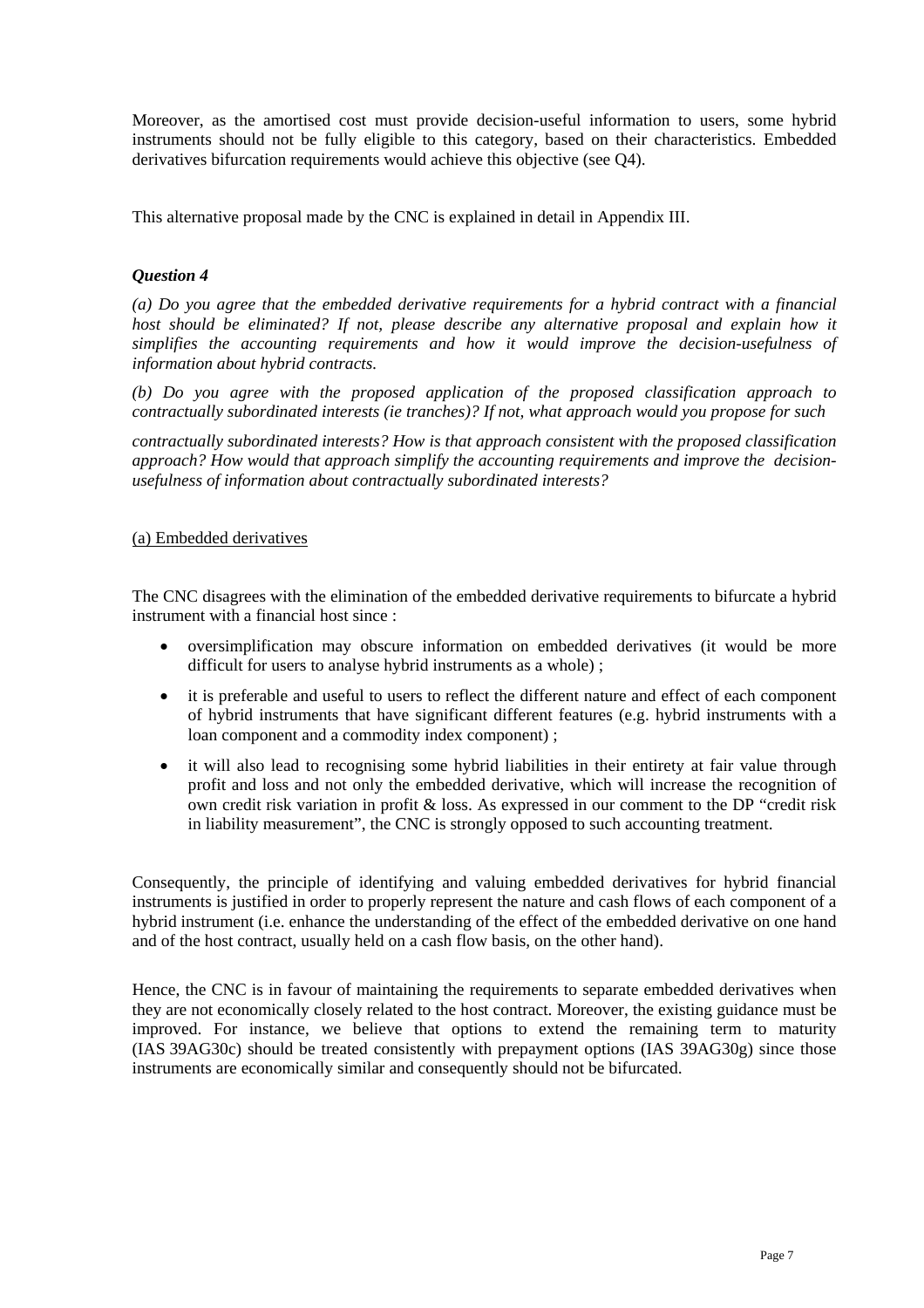## (b) Subordinated interests

The CNC disagrees with the proposed assertion that contractually subordinated interests do not have basic loan features and that only the most senior interest could be eligible to the amortised cost category. However, if they include derivatives, an analysis should be made to assess if the business model of collecting cash flows can be applied and if there are embedded derivatives wich would nead to be bifurcated.

Credit risk (including concentration of credit risk) is an integral part of loan features. Uncertainty related to credit risk related to loans at amortised cost is managed by the way of impairment. Hence, similarly to any loan, credit risks related to subordinated interest could be appropriately represented through an amortised cost (+impairment) measurement model.

Moreover, we consider that the treatment required for contractually subordinated interest is not robust and consistent with the main conditions related to the amortised cost category :

- Some subordinated interests could be senior interest but not the most senior one. In this case, we do not understand why these interests could not be eligible to the amortised cost category whereas they clearly have features regarding interest and credit risks similar to those of any collateralised loan and are usually held by investors in order to collect contractual cash-flows until maturity.
- Moreover, such a requirement could be easily circumvented by creating an SPE that would acquire a junior tranche (issued by another SPE) and then issue a single tranche of senior interest, which would meet the definition of the amortised category.
- The ED is unclear on whether subordinated loans or debt instruments issued by non-SPV entities could qualify as having only basic loan features.
- Moreover, we are not convinced by the distinction the Board seems to draw between legally subordinated interest and contractually subordinated interest. This could lead to different accounting treatments for economically identical instruments or could lead to different accounting treatments only due to different legal frameworks between countries.

Therefore, we would recommend the Board to eliminate such requirements.

# *Question 5*

*Do you agree that entities should continue to be permitted to designate any financial asset or financial liability at fair value through profit or loss if such designation eliminates or significantly reduces an accounting mismatch? If not, why?*

We welcome the Board's decision to maintain a fair value option in order to eliminate or significantly reduce an accounting mismatch.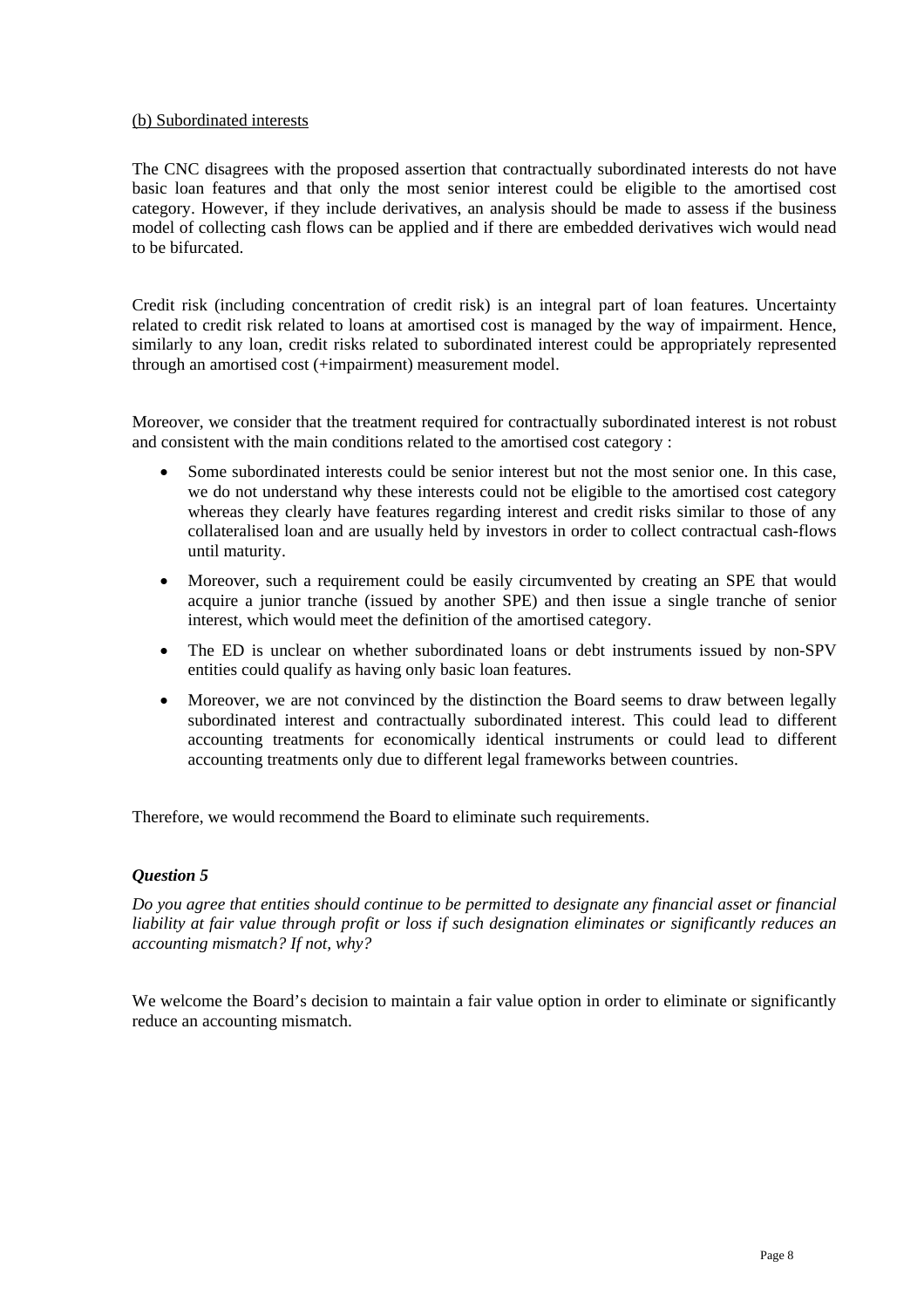## *Question 6*

*Should the fair value option be allowed under any other circumstances? If so, under what other circumstances should it be allowed and why?*

Consistently with our opinion to retain the principle of bifurcation of embedded derivatives (see Q4), we believe that a fair value option should be allowed for hybrid instruments that contain one or more embedded instruments that should be separated if the bifurcation raises operational difficulties or significant costs.

# *Question 7*

*Do you agree that reclassification should be prohibited? If not, in what circumstances do you believe reclassification is appropriate and why do such reclassifications provide understandable and useful information to users of financial statements? How would you account for such reclassifications, and why?*

The CNC disagrees with the Board's proposal to prohibit any reclassification. This proposal seems to go in the opposite direction to the one followed in the latest measures taken by the IASB in response to the financial crisis, such as the issuance in October 2008 of an amendment to IAS 39 on reclassification of some financial instruments out of categories measured at fair value.

The CNC believes that a reclassification should be required when an instrument no longer meets the conditions related to its category, notably when external circumstances force entities to change their business model.

Any reclassification implies to provide disclosures in order to explain the reasons leading to such a reclassification and the amount of financial instruments reclassified.

#### *Question 8*

*Do you believe that more decision-useful information about investments in equity instruments (and derivatives on those equity instruments) results if all such investments are measured at fair value? If not, why?*

The removal of the fair value exemption for certain unquoted equity instruments will extend the use of fair value in the balance sheet to illiquid instruments for which fair value is not reliable.

The CNC believes that measuring illiquid instruments at fair value in the balance sheet is not relevant when fair value cannot be reliably measured. The current financial crisis has highlighted the weakness of fair value for such instruments. Moreover, it would be burdensome to require measurement of positive fair value changes that are not reliable (i.e. difficult and costly to assess) for a questionable benefit in terms of information, as the resulting information would not be reliable.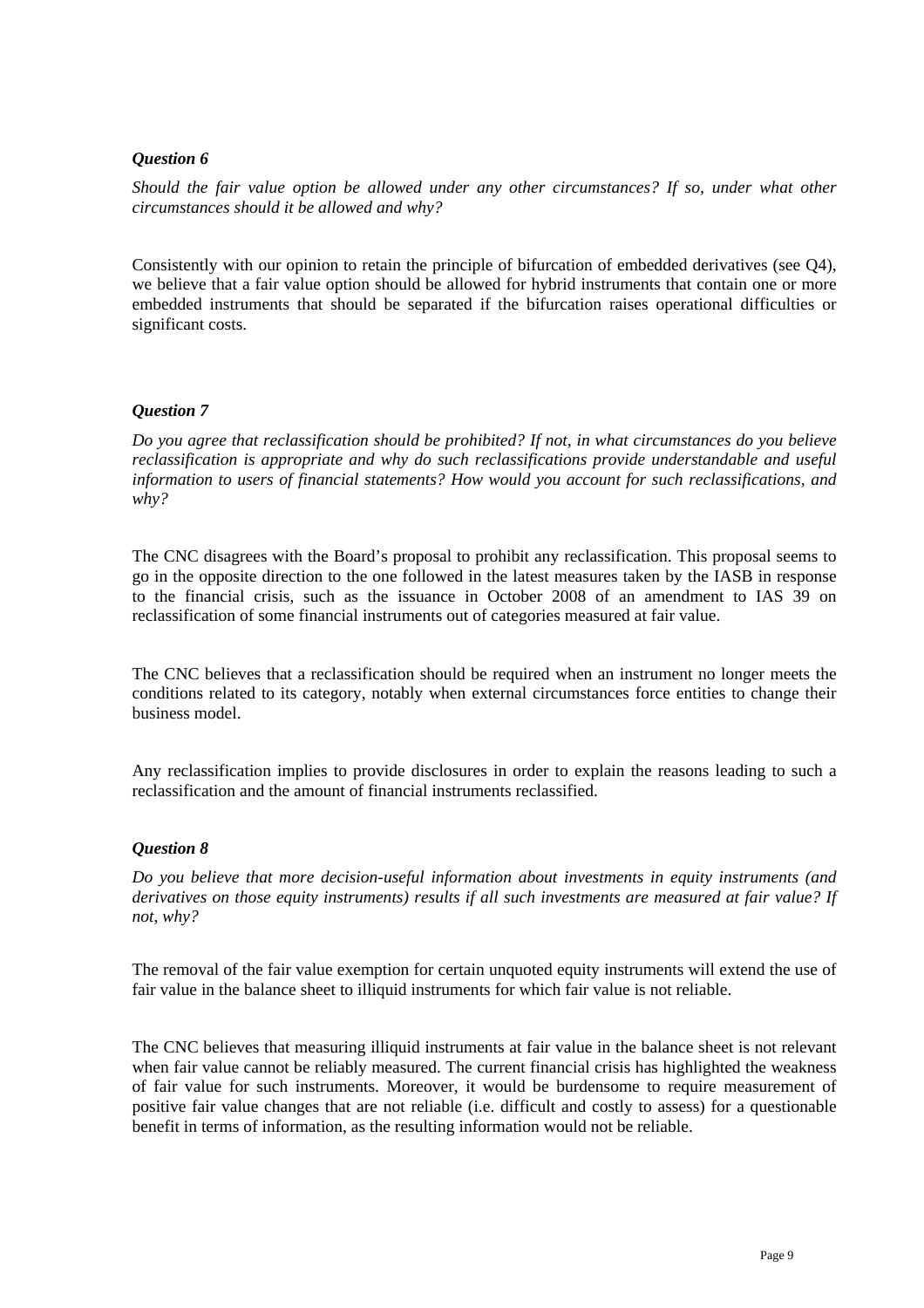Hence, the CNC is in favour of maintaining the current requirements for unquoted equity instruments whose fair value is not reliable.

These instruments, which would be recognised at cost, should follow the same impairment principles as those developed in Q10.

# *Question 9*

*Are there circumstances in which the benefits of improved decision-usefulness do not outweigh the costs of providing this information? What are those circumstances and why? In such circumstances, what impairment test would you require and why?*

See Q8.

#### *Question 10*

*Do you believe that presenting fair value changes (and dividends) for particular investments in equity instruments in other comprehensive income would improve financial reporting? If not, why?*

The CNC considers that extending a "FV through OCI category (recyclable in P&L)" beyond equity instruments would improve financial reporting.

The removal of the Available-For-Sale category and the creation of a new category measured at fair value through OCI with no recycling in P&L raises the following concerns :

- The proposed change goes far beyond issues raised by the financial crisis which are mainly related to impairment. The CNC expressed in its comment letter to the FASB FSPs related to impairment that : "*we strongly support harmonising impairment rules for available for sale debt instruments with those applied to financial assets carried at amortised cost in order to provide more appropriate and comparable information in the income statement*." We also called for a **review of the circumstances leading to impairment**, in particular regarding equity instruments and the possibility **of reversing impairment on equity instruments**.
- The Board was asked by constituents to deal with impairment for available for sale instruments (both debt and equity instruments) and we note that the Board avoids to deal with this issue by creating categories eliminating the need for impairment testing : Fair value through P&L or through OCI not recyclable in P&L (limited to equity instruments). We are concerned that in order to avoid impairment testing, the Board is creating a wide category measured at Fair value through profit and loss which will increase volatility in P&L and another category measured at Fair Value through OCI (not recyclable in P&L) which is not providing relevant information to users.
- The CNC is not convinced of the decision-usefulness of such a requirement. Preventing recognition of realized gain or loss on sale and even dividends received in profit and loss could result in financial statements – especially the income statement - not being useful in presenting an accurate representation of performance, especially for the financial industry (insurance companies, banking industry) for which investment portfolio is significant and plays a key role in their financial performance. Moreover, it will create a discrepancy between the recognition of equities returns in OCI or retained earnings and the recognition of funding costs backing these investments in profit & loss, as well as expenses related to insurance contracts that should be covered by revenues on investments. This will also create a discrepancy for some corporates between decommissioning liabilities and financial assets (including equity investments) acquired to fund those obligations.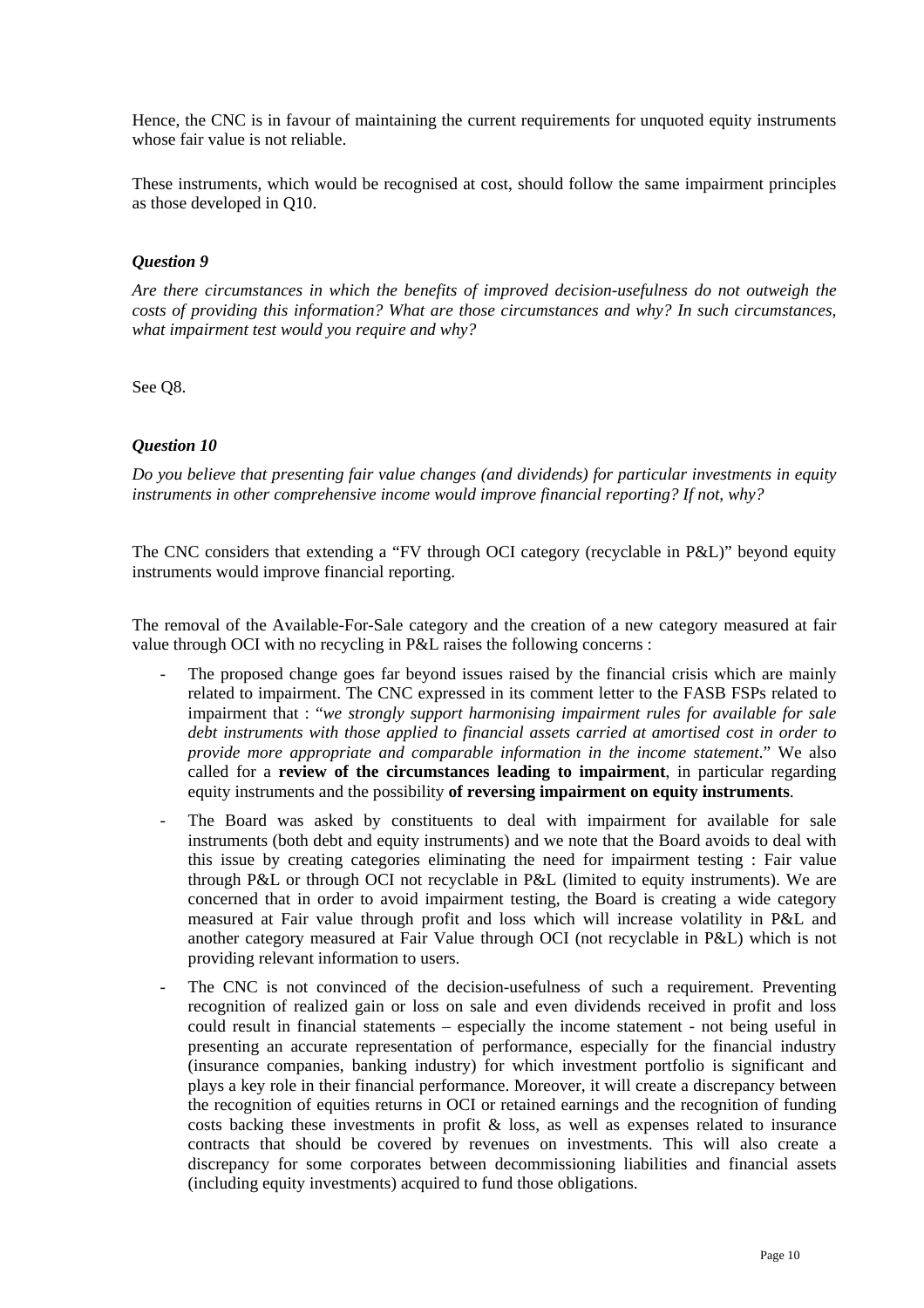- This requirement will lead to the promotion of a unique statement of comprehensive income and the reduction of the relevance of net result as indicator of performance. Indeed, we understand from the July joint IASB-FASB meeting that "the IASB plans to consider that issue in September". This is a direction to which the CNC is strongly opposed. As expressed in our comment letter on the DP Financial statement presentation<sup>[3](#page-13-0)</sup>, "The promotion of *comprehensive income as the central measure of performance in lieu of net income has no proven conceptual justification and entails significant risks for financial markets. [...] Comprehensive income does not seem to answer the main objectives and characteristics assigned to financial statements :*
	- o *Understandability : other comprehensive income items are transitory value adjustments and not financial performance items. Adding up other comprehensive income items, and therefore comprehensive income, can be a source of major confusion for the financial markets,*
	- o *Predictability of future cash-flows : other comprehensive income items have no predictive value. They often are long term changes in value, not to be realised within the next periods, or that management has no intention of realising,*
	- o *Assessment of management's stewardship : management's performance is neither internally nor externally assessed based on comprehensive income. This measure is not used in the value creation and entity valuation methods.*
	- o *Comprehensive income includes virtual gains and losses of a highly hypothetical nature and sometimes for very significant amounts : using it as the central performance measure may only contribute further to financial market instability and increase the lack of confidence from users*."

We believe that, if the Board were to pursue with the proposals, a category measured at Fair Value through OCI should not:

- be limited to equity instruments only but may also includes other instruments such as debt instruments, held for the purpose of obtaining a gain on sale in the medium term due to change in value for instance ;
- forbid recycling in profit and loss any realised gain or loss (e.g. reception of interest or dividends, disposal, impairment).

We recommend that the Board deal with impairment principles for equity instruments with the following leading guidance :

- o take into account investors' holding horizon in the assessment of impairment as requested by the G20
- o permit the reversal of impairment : the CNC considers that there is no justification for not allowing the reversal of impairment on equity instruments. Moreover, it would enhance consistency with the treatment of impairment on debt instruments.

However, if the Board were unable to find a majority approval among constituents on a new impairment approach, we would recommend at a minimum that the current principles in IAS 39 remain but that reversal of impairment be allowed.

 $\overline{a}$ 

<span id="page-13-0"></span> $3$  CNC's comment letter to DP Financial statement presentation  $-10$  April 2009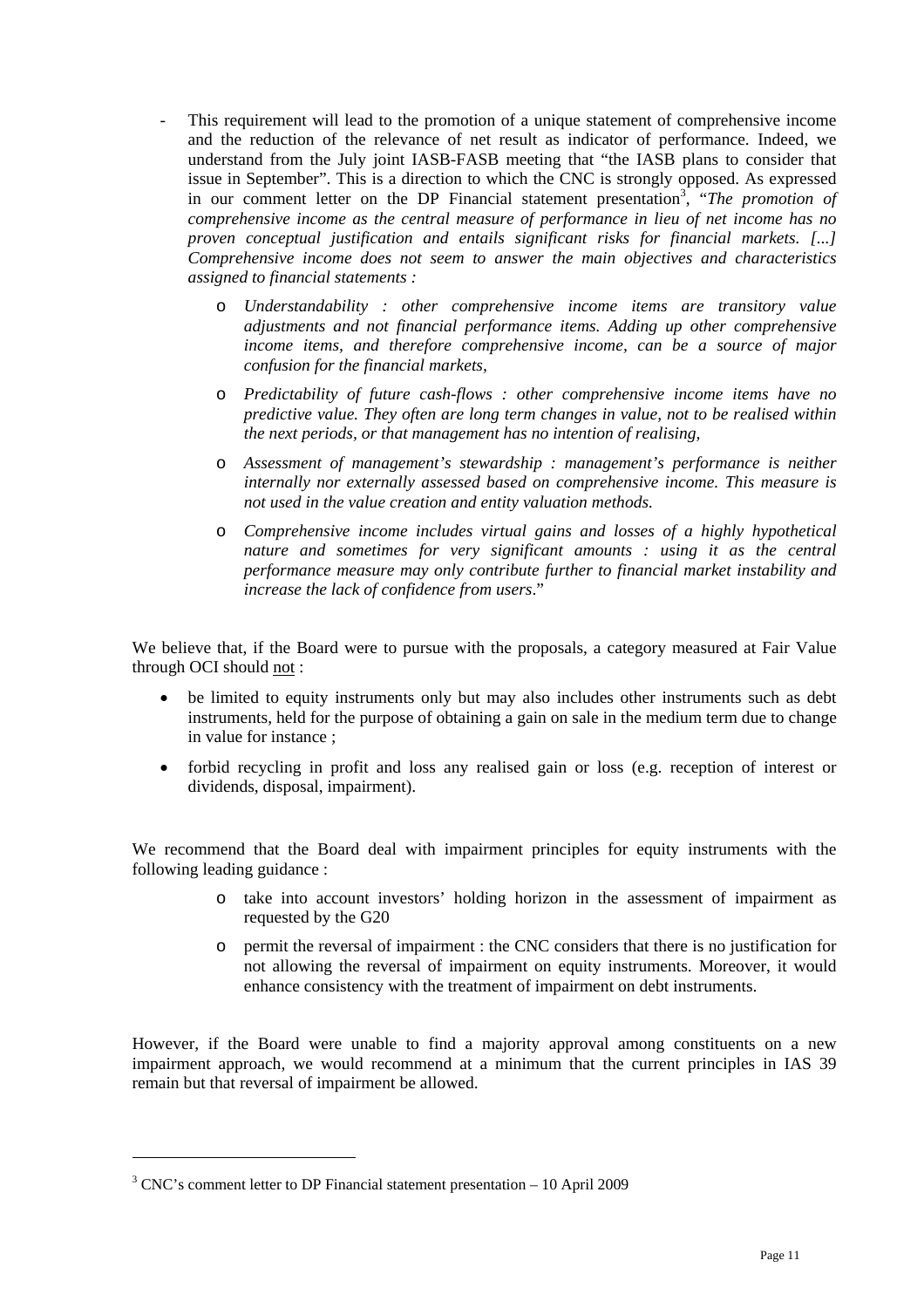# *Question 11*

*Do you agree that an entity should be permitted to present in other comprehensive income changes in the fair value (and dividends) of any investment in equity instruments (other than those that are held for trading), only if it elects to do so at initial recognition? If not,*

*(a) how do you propose to identify those investments for which presentation in other comprehensive income is appropriate? Why?*

*(b) should entities present changes in fair value in other comprehensive income only in the periods in which the investments in equity instruments meet the proposed identification principle in (a)? Why?*

See Q10 and Q7 (on reclassification).

#### *Question 12*

*Do you agree with the additional disclosure requirements proposed for entities that apply the proposed IFRS before its mandated effective date? If not, what would you propose instead and why?*

The CNC agrees that additional disclosures are needed to help users understand changes related to the implementation of a new standard.

#### *Question 13*

*Do you agree with applying the proposals retrospectively and the related proposed transition guidance? If not, why? What transition guidance would you propose instead and why?*

As already expressed in the general comments, the CNC would underline the difficulty to implement the phase I of the revision of IAS 39 without knowing the Board's decisions related to phase III of the project.

It would be unreasonable to expect entities to make irrevocable classification decisions about their financial instruments without knowing how the hedge accounting model will look like for instance. Therefore, we recommend that reclassification should be available on implementation of the other phases of the IAS 39 revision project.

#### *Question 14*

*Do you believe that this alternative approach provides more decision-useful information than measuring those financial assets at amortised cost, specifically:*

- *(a) in the statement of financial position?*
- *(b) in the statement of comprehensive income? If so, why?*

As already expressed above, the CNC is strongly opposed to an extended use of fair value and considers that a mixed measurement model attribute is relevant to provide decision-useful information. This mixed measurement model must be consistent with the business model.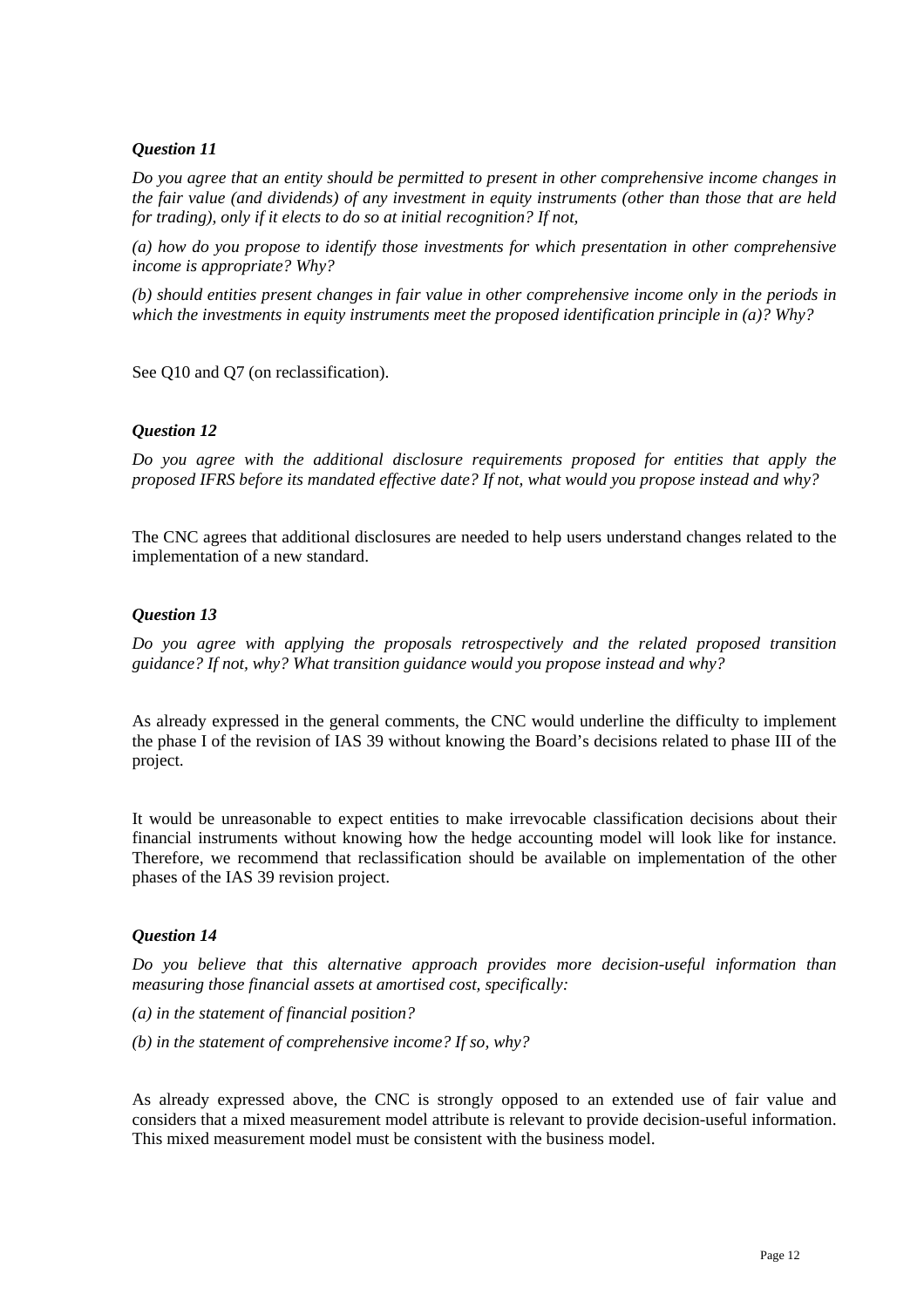The alternative proposal aims at measuring some quoted debt instruments at fair value through OCI by adding a third condition to the amortised cost category (i.e. definition of loans & receivables in IAS 39). Whether a debt instrument is quoted or not should not be taken into account to determine what could be measured at amortised cost. This category must be driven by the business model of the entity, i.e. the collecting of contractual cash flows. Quoted debt instruments held for the purpose of collecting contractual cash flows during the life of the instrument should be measured at amortised cost (as allowed in the approach proposed in the ED), such measurement providing the most decision useful information in accordance with the business model of the entity.

As a consequence, the CNC is strongly opposed to the alternative approach which is a next step towards full fair value measurement in the balance sheet.

# *Question 15*

*Do you believe that either of the possible variants of the alternative approach provides more decisionuseful information than the alternative approach and the approach proposed in the exposure draft? If so, which variant and why?*

As expressed in the previous question, since the CNC is strongly opposed to an extended use of fair value, the CNC considers that neither possible variants of the alternative approach provide improvements in financial instruments reporting.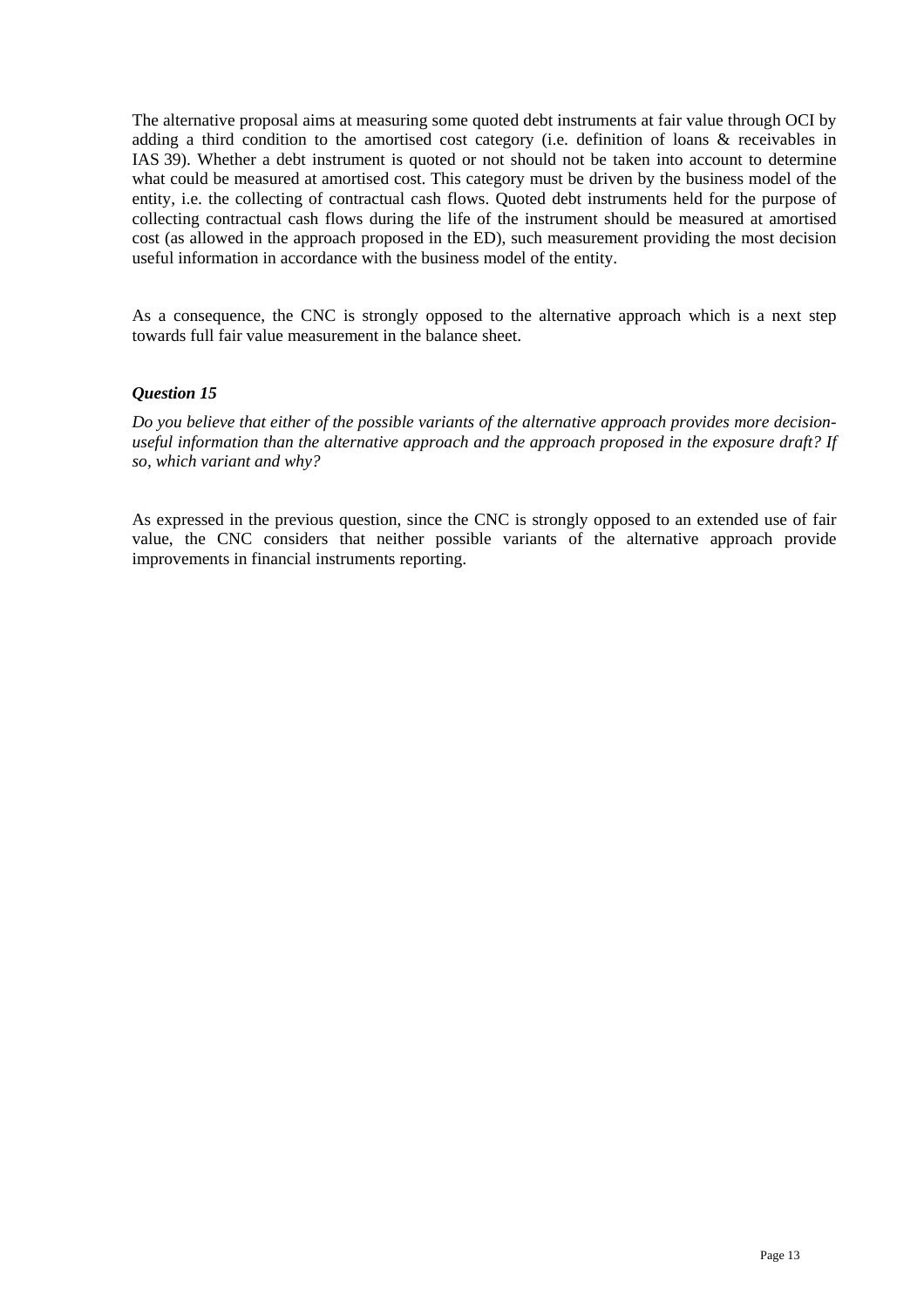# **Appendix III**

## **CNC's classification proposals**

Because of the diversity of financial instruments on the one hand, and the diversity of management methods and "business models" applied to these financial instruments on the other hand, the CNC is in favour of a mixed model for classification of financial instruments.

# **2.1. Classification criteria**

 $\overline{a}$ 

As asserted in the staff paper 5E submitted to the Board in  $May<sup>4</sup>$ , "the objective of any approach that might be used to differentiate between instruments that are re-measured and instruments that are not has to be to ensure that the information presented is useful to users. Information is useful to users if it enables them to assess amounts, timing, and uncertainty of (i.e., predict) the future cash flows of the reporting entity and use the information within their valuation process to make economic decisions" (par. 9). "The way that an entity uses financial instruments may result in the actual cash flows to an entity being significantly different than contractually stated cash flows. Put simply, the business purpose can drive actual cash flows to an entity" (par. 29).

The Staff paper acknowledges that information on the predictability, including uncertainty, of future cash-flows of an entity, which is particularly useful for users, is mainly driven by the business model of the entity. Hence, this business model factor is relevant to define categories for financial instruments.

Business model enables to distinguish between (i) financial instruments managed on a cash flow basis for which initial value is recovered by collection of expected/contractual cash flows of the instrument, (ii) financial instruments held for trading purposes, (iii) financial instruments compulsorily held by the entity in order to comply with contractual or regulatory commitments which are required to be settled and measured in the balance sheet (liabilities) at the fair value of these underlying financial assets – such as unit linked contracts in the insurance industry, and (iv) medium or long term investment and other instruments.

The business model is different from management intent since it needs internal process, specific monitoring, reporting and control and must be identified as such in the internal organisation. Hence, this factor is not arbitrary and must be demonstrated in order to be used to determine the classification of financial instruments.

<span id="page-16-0"></span> $4$  IASB Staff paper AP5E Classification of financial instruments – a possible approach – May 2009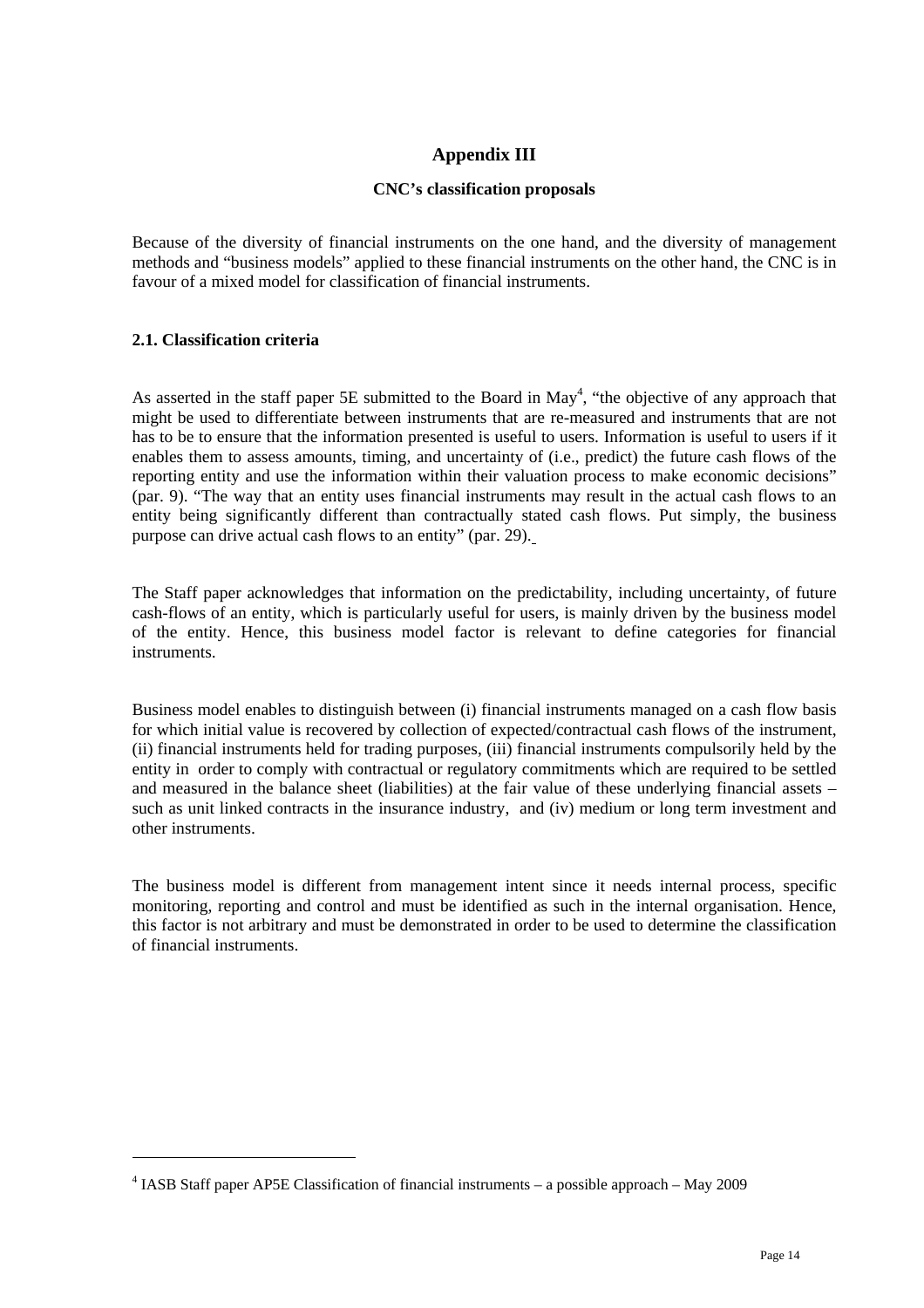## **2.2. Determination of financial instruments categories**

#### *A business model approach*

The predictability of future cash flows of an entity is mainly driven by the business model of the entity, which is the key factor to consider in order to classify a financial instrument.

As explained in the aforementioned paper<sup>4</sup>, "the business purpose can drive actual cash flows to an entity" (par. 29) :

- If realisation of the value of a financial instrument is expected to occur by transferring it prior to contractual maturity, contractual cash flows may have weak predictive value for a user (par. 30).
- However, if the business purpose is to realise the financial instrument's value by way of receipt of the future contractual cash flows, then the greater the predictive value of contractual cash flows is likely to be (par. 31).

This distinction supports the use of a mixed model of accounting for financial instruments, with certain instruments measured at fair value in the financial statements, others being measured at cost, with recognition of impairment if appropriate.

#### Contractual cash flow management basis :

The financial instruments managed on a contractual cash flow basis refer to assets for which the initial value is recovered by cash flows rather than by disposal or transfer and to liabilities which are extinguished in a same way. Amortised cost is the measurement attribute which is the most appropriate for representing the return on these transactions and their cash flows.

#### Fair value management basis :

Fair value through profit or loss is the measurement attribute which is the most appropriate for representing the way held-for-trading instruments are effectively managed and evaluated. The financial instruments held for trading purposes refer to instruments held or issued:

- with a practice of short-term profit taking; and
- with the ability to be traded in active markets (i.e. liquid markets) ; indeed, illiquid financial assets cannot be effectively traded as illustrated in the recent financial market crisis and as a consequence should not be eligible to this category.

Conditions required for inclusion in the held-for-trading category take lessons to be learnt from the financial crisis. Some financial instruments classified in the category at fair value through profit or loss appear to be illiquid for various reasons including too specific contractual features, absence of an organised and active secondary market, …It will also bear answer to the request of the G 20 that accounting standards take into account liquidity and uncertainty issues, as well as investors' time horizon.

Fair value through profit or loss is also appropriate to measure financial instruments that must be held by the entity in order to comply with contractual or regulatory commitments towards a third party which are required to be settled and measured on the liability side of the balance sheet at the fair value of these underlying financial instruments. This is the case for financial instruments held by insurance companies issuing unit linked contracts : for this activity, the insurance company must own financial assets underlying the insurance contract, in order to back the contractual liabilities that will be settled at the fair value of these financial assets when the holder of the contract will ask for its settlement.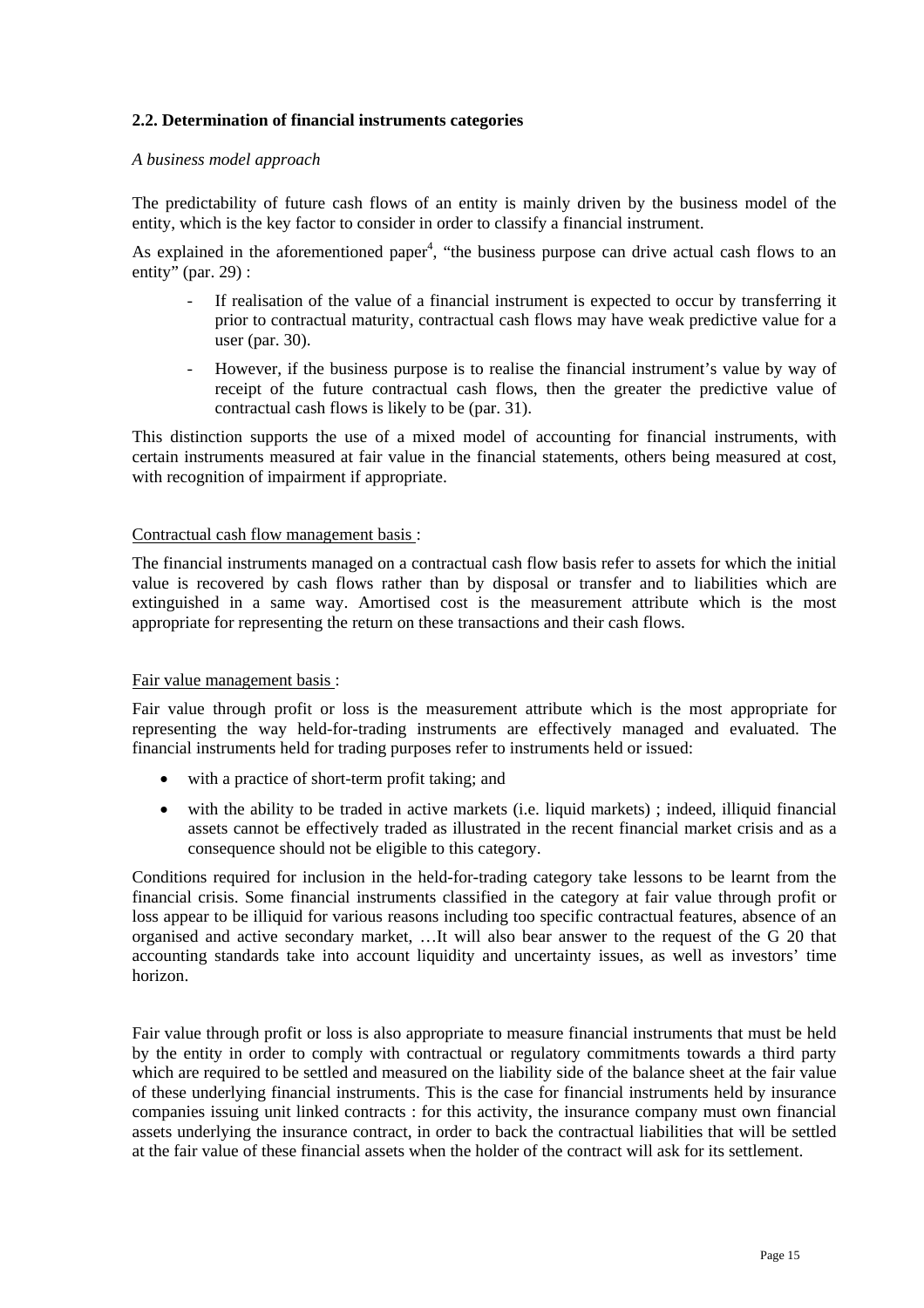# A third category :

Investment in financial instruments with a medium or long term perspective relate to a business model which is neither based on the recovery of cash flows nor on short-term profit taking. For such investments and additionally for other instruments that do not meet the previous business models, a third category is needed for which an appropriate measurement attribute should be determined. [see §2.4. below]

As a consequence, applying business model factors leads to the creation of the following categories :

- a) Amortised cost category : financial instruments that the entity holds (or issued) for the purpose of collecting (settling) contractual cash-flows.
- b) Fair value through P&L category : effectively actively traded financial instruments which are held for trading purposes by the entity and financial instruments compulsorily held by the entity in order to comply with contractual or regulatory commitments which are required to be settled and measured in the balance sheet (liabilities) at the fair value of these underlying financial assets.
- c) Third category : financial instruments that are held as investments with a medium to long term perspective or that do not meet the definition of amortised cost category or the fair value through P&L category.

A Business model must be evidenced, based on facts and circumstances, in order to be used as a factor of classification of financial instruments.

Moreover a fair value option in order to eliminate or significantly reduce an accounting mismatch should be introduced.

#### *Derivatives specificity*

We note that everybody agrees that derivatives that are not held for hedging purposes have to be marked to market. However, this does not lead mechanically to the conclusion that all derivatives in all circumstances must be measured on that basis. At this stage, we have to avoid preempting the conclusion of the future discussion on hedging (phase III of the revision of IAS 39).

Consistently, derivatives embedded in non-derivative instruments (or non-financial instruments) should follow the same accounting treatment than stand alone derivatives. Hence, they must be separated from the host contract and measured at fair value unless they are economically closely related to the host contract.

#### **2.3. Application guidance on financial instruments categories**

#### a) Amortised cost category :

This category includes non-derivative financial instruments with contractual cash-flows that the entity is managing to collect (settle). Thus, all debt instruments (quoted or not) are eligible to this category whereas equity instruments, which do not have contractual but discretionary cash-flows, are not.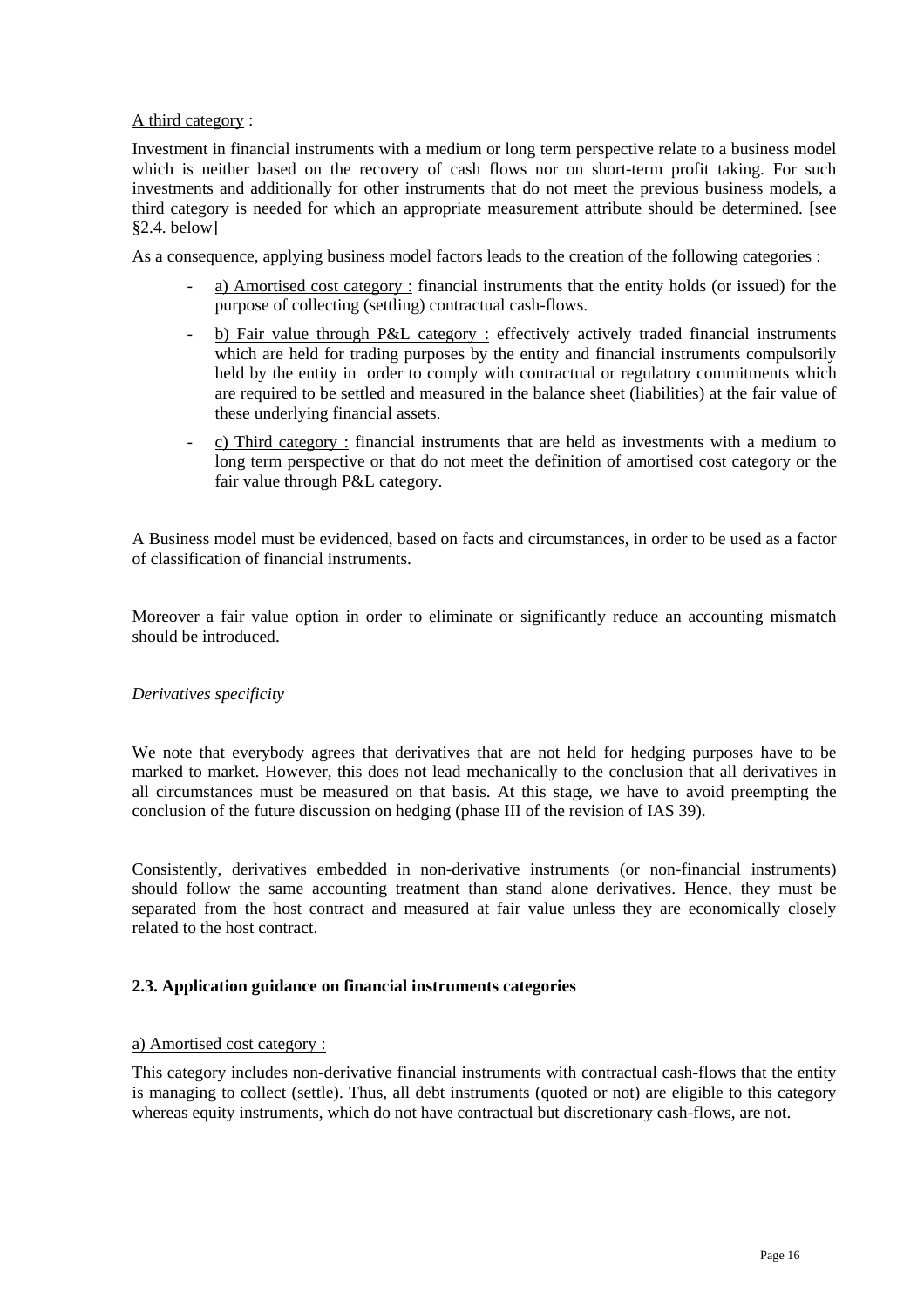Financial instruments classified in the amortised cost category are not prevented from a sale provided that was not intended at inception. This category is not subject to tainting rules.

#### b) Fair value through P&L category :

Actively traded financial instruments which are held for trading purposes include derivative and nonderivative financial instruments that are :

- acquired or incurred principally for the purpose of selling or repurchasing them in the near term ; or
- part of a portfolio of identified financial instruments that are managed together and for which there is evidence of a recent actual pattern of short-term profit-taking.

Moreover, the ability to practice a trading activity must be demonstrated and is thus limited to:

- financial instruments meeting the following conditions related to liquidity :
	- o they are negotiable on an active market. An active market is any market on which the market prices of the securities concerned are accessible at all times to third parties from a stock exchange or from brokers, traders or market-maker institutions or equivalent organisations that provide continuous buying and selling price quotations with spreads in line with market usage or, failing this, that carry out operations for significant amounts in securities of similar sensitivity, trading in which necessarily influences trading in the securities concerned ;
	- o the market prices, accessible as described above, must be representative of actual transactions taking place regularly on the market under conditions of normal competition ;
	- o or, when the instrument is not traded on an active market, all its risks can be transferred externally with instruments meeting the previous conditions. However, if almost all but not exactly all risks can be transferred externally by other instruments meeting the previous conditions, a suitable accounting treatment should be determined.
- internal organisation meeting the following conditions :
	- o the institution is capable of sustaining a permanent presence on the market for the financial instruments included in the portfolio;
	- o there is a significant volume of operations in the trading portfolio containing the financial instruments concerned;
	- o the portfolio is constantly managed in a global manner, for example on the basis of sensitivity;
	- o positions are centralised and results are calculated daily;
	- o internal limits on the market risks incurred on the portfolio have been previously established.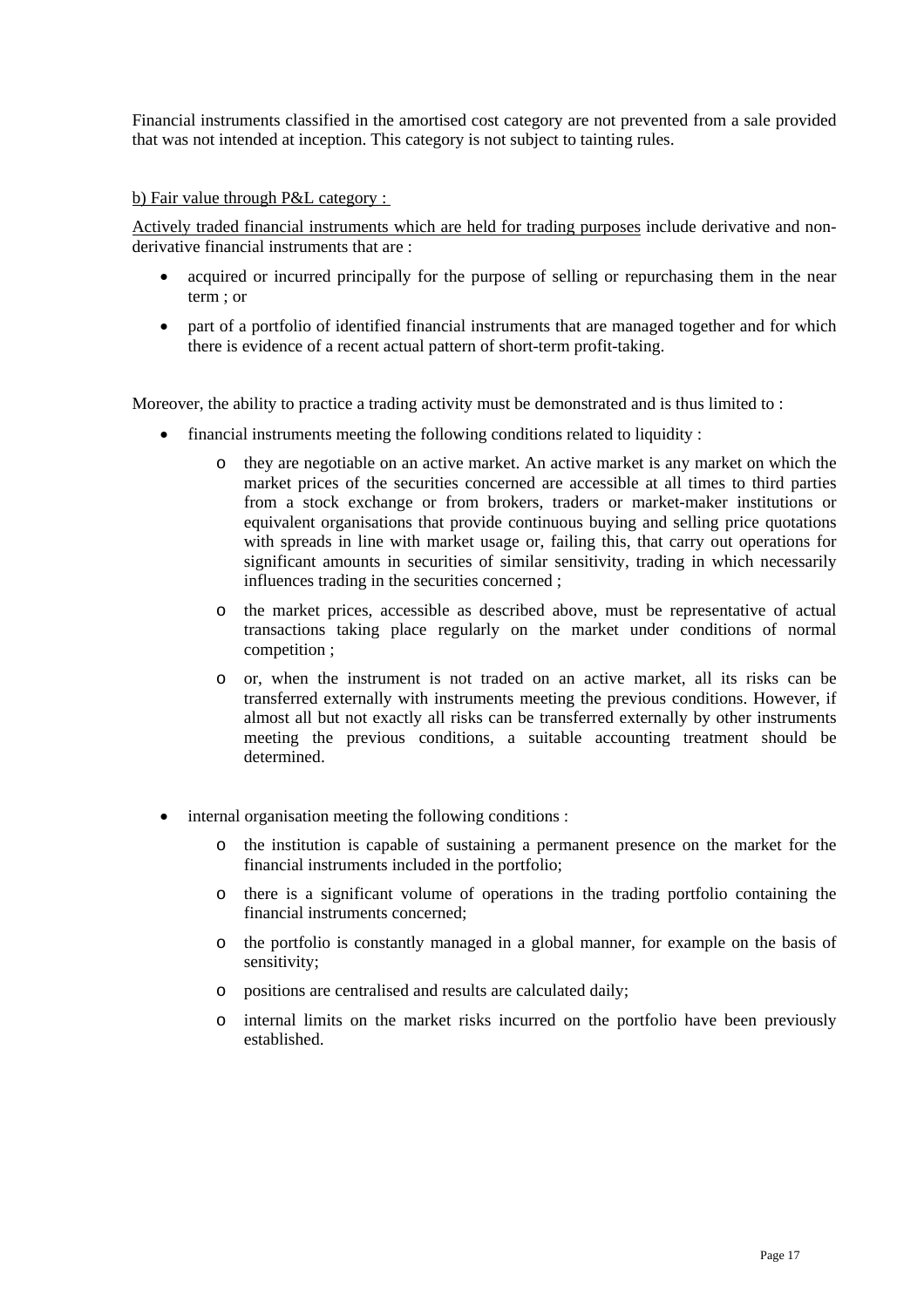Financial instruments compulsorily held by the entity in order to comply with contractual or regulatory commitments which are required to be settled and measured in the balance sheet (liabilities) at the fair value of these underlying financial assets :

These are all financial instruments held to allow the entity to comply with current commitments which settlement basis is contractually or regulatorily linked to the fair value of these financial assets. It includes financial instruments held by insurance companies for the purpose of unit linked business.

#### c) The third category includes for instance :

- equity instruments, for which there are no contractual cash-flows, not held for trading purposes but as a medium or long term investment ;

- debt instruments held with an intent to sell in the future (but not in the short-term) ;
- derivatives that fail to meet trading ability conditions.

These financial instruments are generally held for investment in the medium-term.

# **2.4. Measurement method for the third category**

#### *Measurement method*

The CNC believes that accounting for fair value variations in profit  $\&$  loss is only relevant for financial instruments held for trading purposes and actively traded or held in order to comply with contractual or regulatory commitments which are required to be settled and measured at the fair value of these underlying financial assets.

Hence, an appropriate measurement attribute should be determined for instruments classified in the third category taken into consideration the holding horizon and the liquidity of the instruments as requested by the G20.

For instance, the following measurement models could be explored :

- Value in use :
- Lower of cost or market :
- Fair Value through OCI (with recycling in P&L);
- Other measurement model...

#### *Impairment model*

If an instrument classified in the third category becomes impaired, this impairment should lead to the recognition of a loss in profit & loss, if not previously recognised according to the measurement method that would apply on a recurring basis.

The impairment model depends on the nature of the financial instruments :

• Debt instruments should follow the same impairment model than debt instruments classified in the amortised cost category, i.e. the amount of the total impairment related only to credit risk is recognised in profit or loss. This would enhance comparability between impairment related to these different categories.